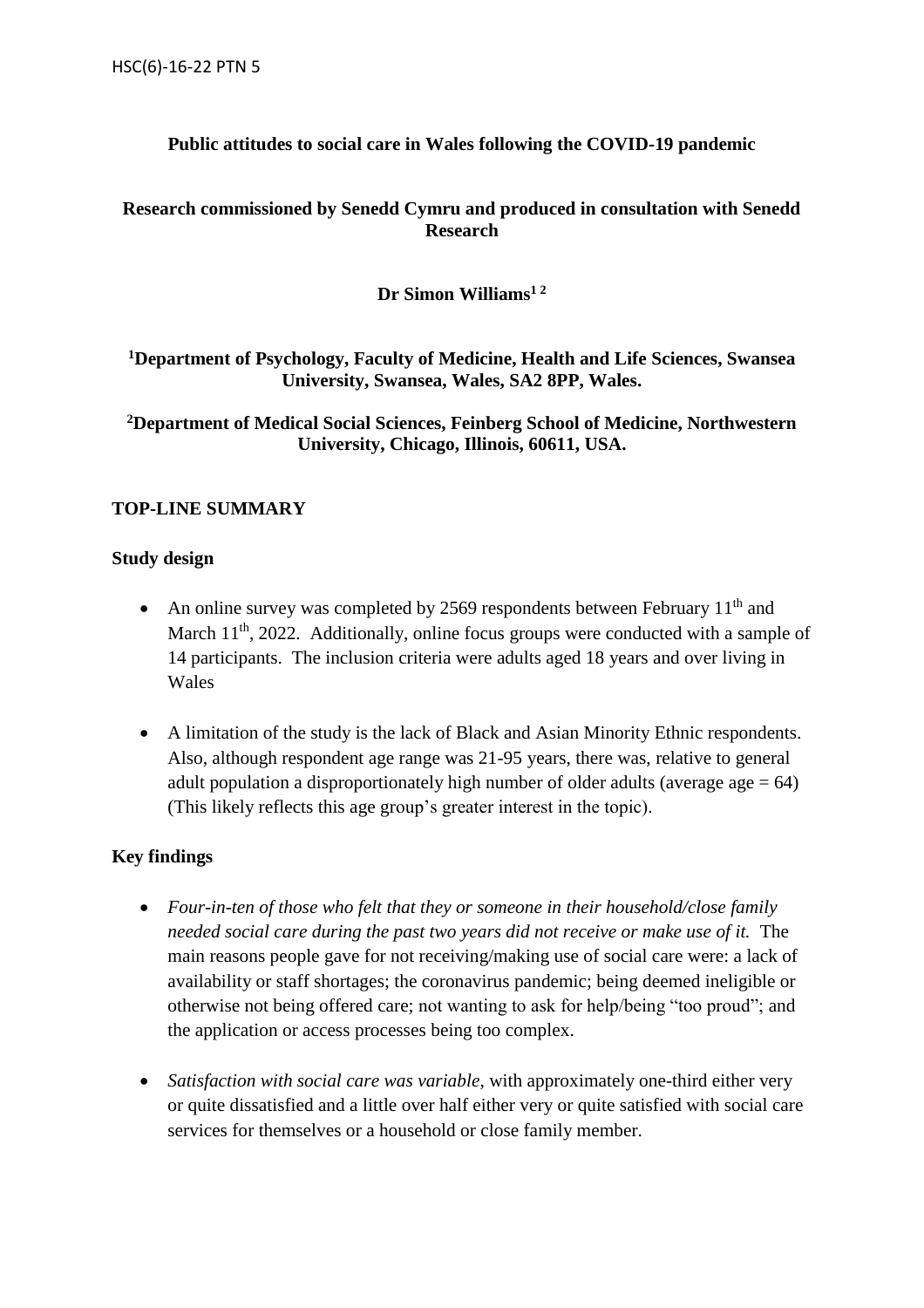- *The vast majority of respondents felt that the social care system in Wales was in need of reform* (86*%),* and that reforming the social care system should be a priority for the UK and Welsh Governments (94%).
- *A significant majority of respondents felt that reducing the costs of social care for those that need it should be a priority for the UK and Welsh Governments* (85%).
- *Nearly all respondents agreed that social care should be valued in the same way as health care* (95%), and that social care workers should be seen as equal to health care workers (91%). Most participants agreed that social care staff should have comparable pay (78%), working conditions (83%) and career progression opportunities (82%) relative to equivalent career stage NHS staff.
- *Respondents felt the pandemic has had a big strain on social care* (mean=9.00) as well as on health care (m=9.24) (on a 1-10 scale, with 10 being 'major strain')
- *Respondents felt that a career in social care was not very attractive* both to them personally (m=3.42) or to others in general (m=4.08), and less attractive than a career in health care, to them personally  $(m=5.0)$  and in general  $(m=6.06)$  (perceived attractiveness rated on a 1-10 scale, with 10 being extremely attractive).
- Unsatisfactory pay, unsatisfactory working terms and conditions, unsatisfactory career security and progression pathways, better opportunities in other sectors, burn out/excessive work, lack of recognition or value given to the profession and the added strain of the COVID-19 pandemic on the social care workforce were all rated as playing an important role in the shortage of social care staff (M=7.16-8.29) (Factors rated on a 1-10 scale, with 10 being 'it has played an extremely important role')
- The need for more *consistency, personalisation, integration*, *recognition* and *investment* in social care were all themes that emerged in the focus groups. Specifically, participants argued that there was a need for more consistency in the social care received, a need for more personalised care, a need for better integration between health and social care; and a need for more investment in social care. Some felt that reform should see the integration of social care into the NHS, while others argued for the establishment of a separate 'National Care Service'.

# **Implications for policy and practice:**

 It is concerning that approximately 4-in-10 of those feeling in need of social care did not receive or make use of social care services. Social care policymakers and providers should seek to understand and address what people feel are the main barriers to accessing or using social care, including: increasing provision for those who need it; encouraging and enabling those who feel they need social care to apply (and working to de-stigmatise social care); consider broadening the eligibility criteria where appropriate; simplifying and providing more support for applying to/accessing social care.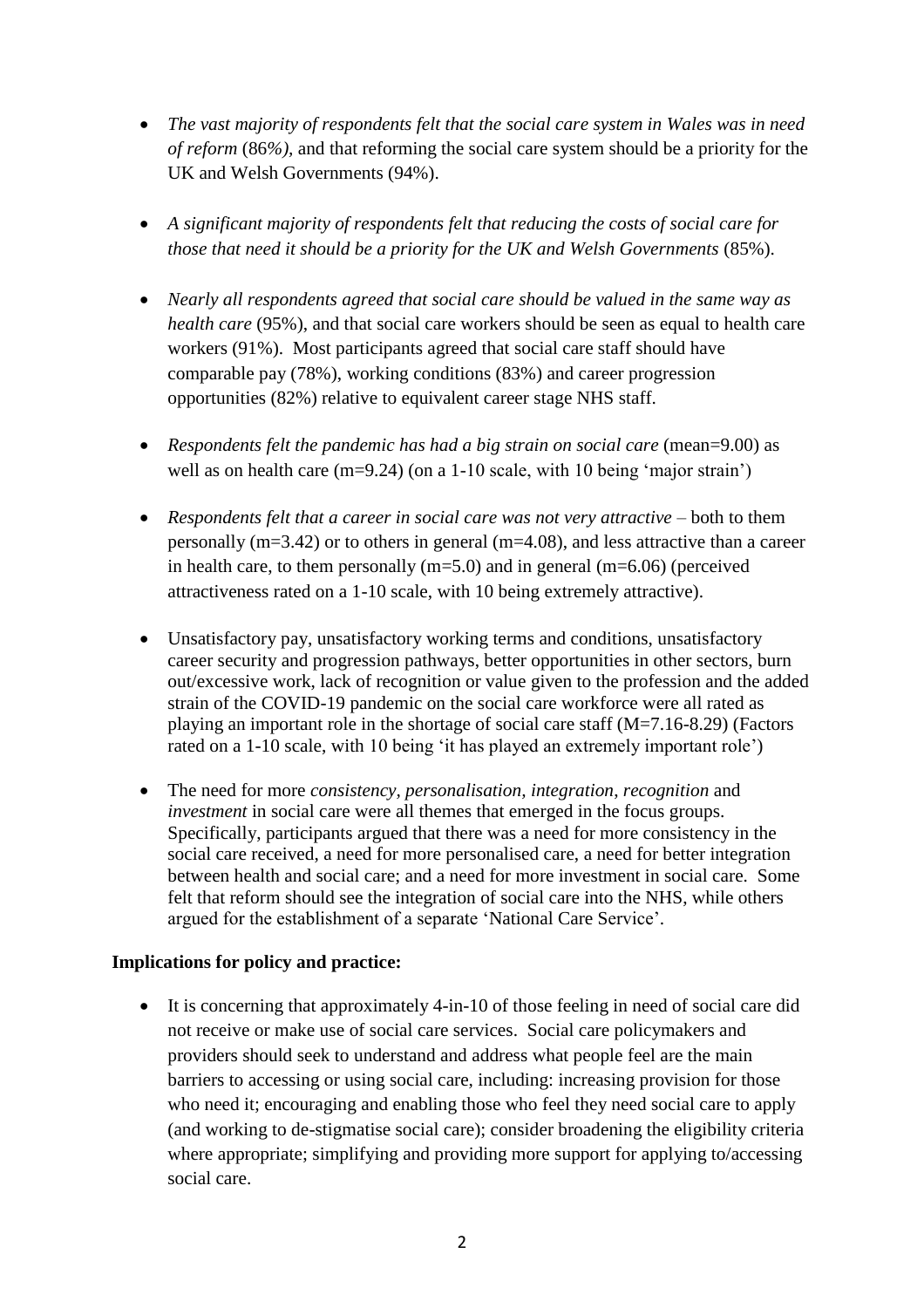- Amongst participants in this study, there was considerable support for social care reform, for making social care reform a priority for government, and for reducing the costs of social care in Wales. As such, any proposals and discussions for social care reform in Wales would likely be welcomed by many within the Welsh public. In particular, there was considerable support for the idea of a more integrated and 'joined up' health and social care system, and one that was less reliant on private funding (e.g. via the incorporation of social care into the NHS or via the establishment of a 'National Care Service' for Wales).
- Social care work was widely felt to be under-valued. There was considerable support for improving the pay, working conditions, career and professional development opportunities, and ultimately recognition, of social care workers in Wales. Doing so could help the staff shortage problem and could help improve the overall satisfaction with services received. Government and stakeholders should consider substantial reform in the training, accreditation, professional development and working conditions of social care workers.
- The COVID-19 pandemic was widely felt to have caused considerable strain on social care. It was also cited as one of the most common reasons as to why those who felt they needed care, didn't or couldn't access it during the past two years. Major challenges for social care going forward include (1) Ensuring, and communicating to those in need, that adequate COVID-19 safety precautions and measures remain in place, as appropriate, in order to provide as safe as possible care, and (2) Addressing the added backlog that the pandemic will have contributed to, including those related to staff shortages due to illness and isolation and those related to COVID-19 policy measures.

# **BACKGROUND**

The COVID-19 pandemic has shone further light on some of the challenges facing social care in Wales and looks to have exacerbated a crisis that was already extant.<sup>12</sup> This has led to the intensification of longer-standing arguments that social reform is necessary and that the pandemic presents an added impetus and opportunity for reform.<sup>3</sup> <sup>4</sup>

In addition to an added demand, due to an ageing population and health inequalities, compounded by the pandemic, there are two main challenges facing social care in Wales: systemic challenges and workforce challenges.<sup>5</sup>

A major systemic challenge is the fact that social care in Wales is currently provided by a number of different public, private and voluntary providers. In particular, it is argued there is

 $\overline{a}$ <sup>1</sup> <https://www.theguardian.com/society/2020/feb/12/wales-social-care-home-crisis-councils-bankruptcy>

<sup>2</sup> <https://research.senedd.wales/research-articles/social-care-a-system-at-breaking-point/>

<sup>3</sup> <https://www.nuffieldtrust.org.uk/news-item/social-care-reform-what-is-the-vision>

<sup>4</sup> Dowling, E. The Care Crisis: What Caused It and How Can We End It? London: Verso 2021.

<sup>5</sup> [https://www.wcpp.org.uk/wp-content/uploads/2021/12/Challenges-and-Priorities-for-Health-and-Social-Care-](https://www.wcpp.org.uk/wp-content/uploads/2021/12/Challenges-and-Priorities-for-Health-and-Social-Care-Wales-Briefing-Note-.pdf)[Wales-Briefing-Note-.pdf](https://www.wcpp.org.uk/wp-content/uploads/2021/12/Challenges-and-Priorities-for-Health-and-Social-Care-Wales-Briefing-Note-.pdf)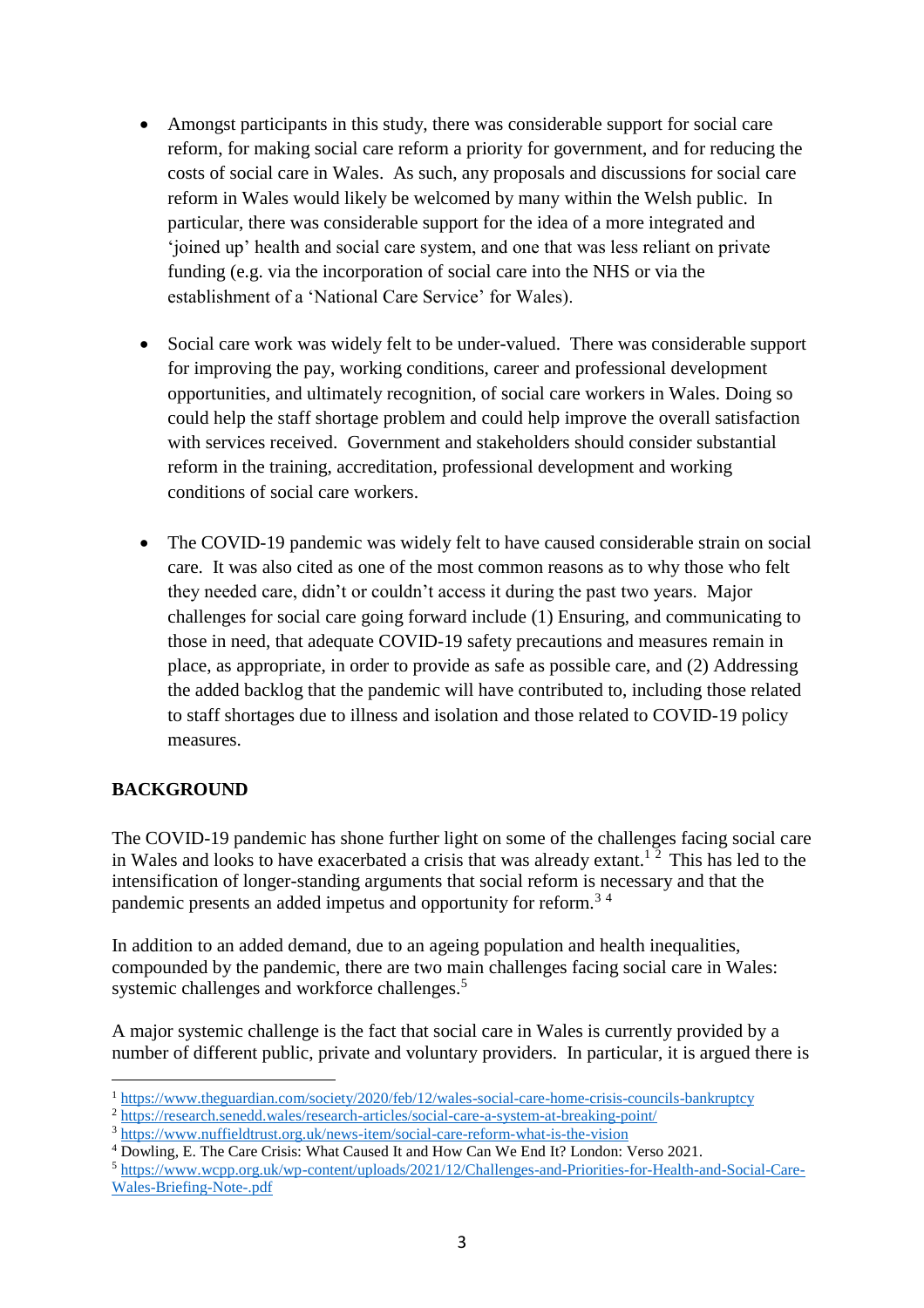a need to ensure that social care provision is seamless, and that those using the services feel as though they are having a "single package", tailored (personalised) to their needs - even where it is made up of multiple different providers, which can make governance, access and ultimately access complex. $678$ 

The major workforce challenges are the recruitment and retention of care workers. For example, it has been suggested that social care is perceived as being a relatively low status job (e.g. compared to health care work). 9 It has been suggested that social care policy in Wales is dominated by a narrative of individual dependency and reliance, rather than discussed in terms of its social value and its connection to human rights, dignity and respect.<sup>10</sup> Additionally, the COVID-19 pandemic has had a significant negative impact on the mental wellbeing of many social care workers, for example, anxiety related to perceived increased risk to themselves as a result of a lack of pandemic preparedness and infectionreducing measures and personal protective equipment (PPE).<sup>11 12 13</sup>

Stakeholders, including Care Forum Wales and the Wales Trade Union Congress (TUC) have called for additional funding for social care to enable social care workers to earn as much as comparable staff in the NHS combined with wider improvements to working conditions. 14 15 In its plan, *A Healthier Wales,* the Welsh Government has set out its vision of a 'whole system approach to health and social care', which is focussed on health and wellbeing, and on preventing illness.<sup>16</sup> This includes developing "new models of care" which "strengthen the support, training, development and services available to the workforce with a focus on building skills across a whole career and supporting their health and wellbeing".<sup>17</sup> The Welsh Government has recently announced further funding to enable a national recruitment campaign in order to increase pay and meet the real living wage in Wales, fund a national recruitment campaign and professionalise social care including improving career progression opportunities.<sup>18</sup> The Welsh Government is also exploring the possibility of establishing a "National Care Service" for Wales.<sup>19</sup>

With these developments, debates and challenges in mind, and two years into the pandemic, there is a need for more evidence about people's recent experience and perceptions of social care in Wales, including whether they have accessed services when needed, whether they

 $\overline{a}$ 

<sup>6</sup> [https://gov.wales/sites/default/files/publications/2021-09/a-healthier-wales-our-plan-for-health-and-social](https://gov.wales/sites/default/files/publications/2021-09/a-healthier-wales-our-plan-for-health-and-social-care.pdf)[care.pdf](https://gov.wales/sites/default/files/publications/2021-09/a-healthier-wales-our-plan-for-health-and-social-care.pdf)

<sup>7</sup> <https://gov.wales/sites/default/files/publications/2018-01/Review-health-social-care-report-final.pdf>

<sup>8</sup> [https://www.ijhpm.com/article\\_3790\\_fce0ce70c68441db088b5dda686927f8.pdf](https://www.ijhpm.com/article_3790_fce0ce70c68441db088b5dda686927f8.pdf)

<sup>9</sup> <https://research.senedd.wales/research-articles/social-care-a-system-at-breaking-point/>

<sup>10</sup> [https://www.cardiff.ac.uk/\\_\\_data/assets/pdf\\_file/0006/2569623/Tarrant-2021-Social-Care-Reform-in-Wales-](https://www.cardiff.ac.uk/__data/assets/pdf_file/0006/2569623/Tarrant-2021-Social-Care-Reform-in-Wales-Final.pdf)[Final.pdf](https://www.cardiff.ac.uk/__data/assets/pdf_file/0006/2569623/Tarrant-2021-Social-Care-Reform-in-Wales-Final.pdf)

<sup>11</sup> <https://www.tandfonline.com/doi/full/10.1080/20008198.2021.1882781>

<sup>12</sup> <https://www.tandfonline.com/doi/full/10.1080/13561820.2020.1792425>

<sup>13</sup> <https://onlinelibrary.wiley.com/doi/full/10.1111/hsc.13204>

<sup>14</sup> [https://research.senedd.wales/research-articles/the-real-living-wage-and-fair-work-what-are-the-latest](https://research.senedd.wales/research-articles/the-real-living-wage-and-fair-work-what-are-the-latest-developments/)[developments/](https://research.senedd.wales/research-articles/the-real-living-wage-and-fair-work-what-are-the-latest-developments/)

<sup>15</sup> <https://www.tuc.org.uk/blogs/living-wage-care-workers-wales-start-not-enough>

<sup>16</sup> [https://gov.wales/sites/default/files/publications/2021-09/a-healthier-wales-our-plan-for-health-and-social](https://gov.wales/sites/default/files/publications/2021-09/a-healthier-wales-our-plan-for-health-and-social-care.pdf)[care.pdf](https://gov.wales/sites/default/files/publications/2021-09/a-healthier-wales-our-plan-for-health-and-social-care.pdf)

<sup>&</sup>lt;sup>17</sup> [https://gov.wales/sites/default/files/publications/2021-09/a-healthier-wales-our-plan-for-health-and-social](https://gov.wales/sites/default/files/publications/2021-09/a-healthier-wales-our-plan-for-health-and-social-care.pdf)[care.pdf](https://gov.wales/sites/default/files/publications/2021-09/a-healthier-wales-our-plan-for-health-and-social-care.pdf)

<sup>18</sup> <https://gov.wales/96m-investment-give-tens-thousands-social-care-staff-1000-extra-payment>

<sup>19</sup> <https://gov.wales/first-step-national-care-service-expert-panel-announced>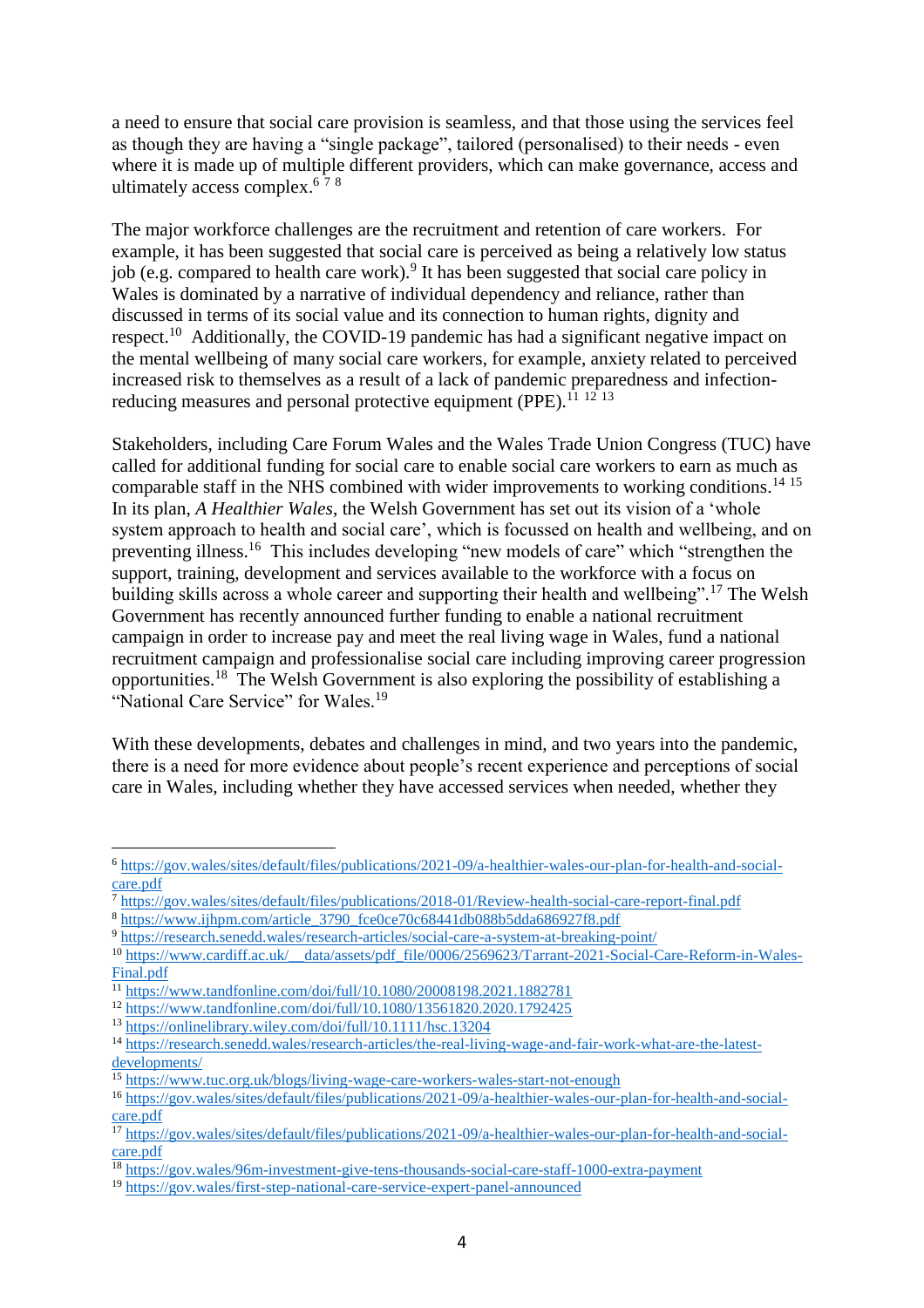were satisfied with care received, and whether they feel social care should be reformed, valued more, and how much they feel it has been impacted by the pandemic.

This research explores the following questions:

- 1. What are participants' experiences of social care in Wales? Specifically:
	- a. For those that feel they, or someone in their household or close family, have needed social care over the past two years, did they receive or make use of those services. If not, why not?
- 2. What are participants' views on whether social care should be considered equal to health care in Wales? Specifically:
	- a. Should social care services be valued equally to health care services?
	- b. Should social care workers be valued equally to health care workers?
- 3. What are participants' views on the social care workforce in Wales? Specifically:
	- a. How attractive do participants feel a job in social care is to them personally, and to others in general?
	- b. How attractive do participants feel a job in social care is relative to a job in healthcare (to them personally and to others in general)?
- 4. To what extent do participants feel as though the COVID-19 pandemic has affected:
	- a. The social care system and the social care workforce?
	- b. The extent to which social care is valued?

# **METHODS**

# **Participants**

Eligibility criteria for this study were (1) Living in Wales; (2) Aged 18 or older. Sampling for the study was non-probability, combining convenience and snowball sampling approaches. Recruitment for the study was facilitated by HealthWise Wales (targeted research participant pool of 38,000 adults in Wales who have signed up to have research projects advertised to them). Additionally, recruitment was supplemented via social media (e.g. Facebook and Twitter posts) snowball sampling, as well as through advertising via Swansea University press office (e.g. via study press release). Focus group participants were compensated for their time with a £10 gift card. Survey respondents were entered into a prize draw for an iPad. Informed consent for focus groups and surveys was provided. The study was granted ethical approval by Swansea University Department of Psychology's Ethical review Committee. As of 17<sup>th</sup> March 2022, 14 participants took part in the focus groups and the survey had received 2569 responses. Participants' demographic characteristics are reported in Table 1.

| Survey $(n=2569^*)$   |            | Focus groups $(n=14)$ |      |  |
|-----------------------|------------|-----------------------|------|--|
| <b>Characteristic</b> | N(%)       | <b>Characteristic</b> | N    |  |
| Gender                | 2501       | Gender                | 14   |  |
| Male                  | 896 (35.8) | Male                  | (50) |  |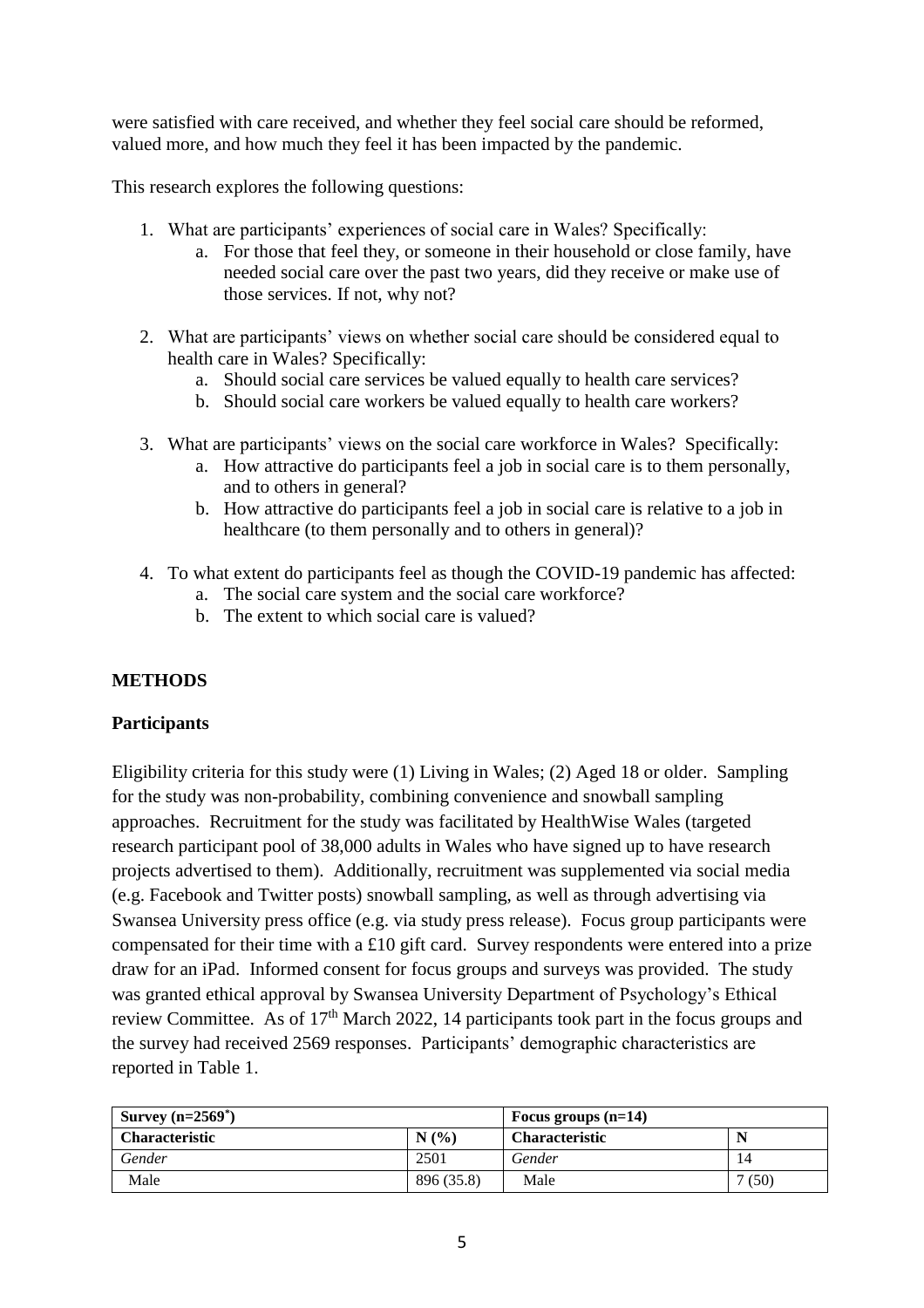| Female                                  | 1596 (63.8) | Female                                 | 7(50)    |
|-----------------------------------------|-------------|----------------------------------------|----------|
| Other                                   | 9(0.4)      | Other                                  | 0(0)     |
| Ethnicity                               | 2513        | Ethnicity                              | 14       |
| White                                   | 2473 (98.4) | White                                  | 14 (100) |
| Mixed/multiple ethnic groups            | 16(0.6)     | Mixed/multiple ethnic groups           | 0(0)     |
| Asian/Asian British                     | 9(0.4)      | Asian/Asian British                    | 0(0)     |
| Black/African/Caribbean/Black British   | 2(0.1)      | Black/African/Caribbean/Black          | 0(0)     |
|                                         |             | <b>British</b>                         |          |
| Other ethnic group                      | 13(0.5)     | Other ethnic group                     | 0(0)     |
| Education (highest level)               | 2494        | Age<br>$M=63.9(SD=12.7)$ (Range=30-82) |          |
| Postgraduate degree (e.g. MSc, PhD)     | 464 (18.6)  |                                        |          |
| First degree (e.g. BA, BSc, B.Ed.) or   | 776(31.1)   |                                        |          |
| equivalent                              |             |                                        |          |
| HNC / HND / BTEC Higher, or equivalent  | 405(16.2)   |                                        |          |
| $A / AS$ levels or equivalent           | 182(7.3)    |                                        |          |
| Apprenticeship                          | 68(2.7)     |                                        |          |
| O Level / GCSE grades A-C or equivalent | 268 (10.8)  |                                        |          |
| O Level / GCSE grades D-G or equivalent | 38(1.5)     |                                        |          |
| Foreign qualifications                  | 12(0.5)     |                                        |          |
| Other qualifications                    | 213(8.5)    |                                        |          |
| No qualifications                       | 68(2.7)     |                                        |          |
| $M=62.9(SD=12.5)$ (Range=21-95)<br>Age  |             |                                        |          |
|                                         |             |                                        |          |

<sup>\*</sup>The total number of respondents was 2569, but participants were not required to complete all survey questions and so specific numbers of respondents for each question are given.

*Table 1: Demographic characteristics of participants in this report*

# **Data collection and analysis**

Surveys were conducted online via the survey platform Qualtrics. The questionnaire included: background demographics; questions on whether they or anyone in their household/close family had needed care and made us of it, and whether they were satisfied with it; questions focused on participants' views on the social care system in Wales (including their views on whether and how reform of the social care system is needed); participants' views on the social care workforce, participants' views on whether the COVID-19 pandemic has affected social care and people's perceptions of social care. A full list of interview and survey questions are available on request as supplementary materials. Relevant survey questions are reported with data in the results section along with response category frequencies and descriptive statistics. All data were kept securely and confidentially in line with ethics committee requirements in order to protect participants' identities.

Focus groups were conducted online (via Zoom) and lasted approximately one hour each. Focus groups were audio recorded and transcribed. Focus groups discussed participants' views on social care in Wales, including their views on: social care reform in Wales; parity of esteem between social care and health care; the problems facing recruitment and retention in social care work; and whether and how the COVID-19 pandemic had changed their views on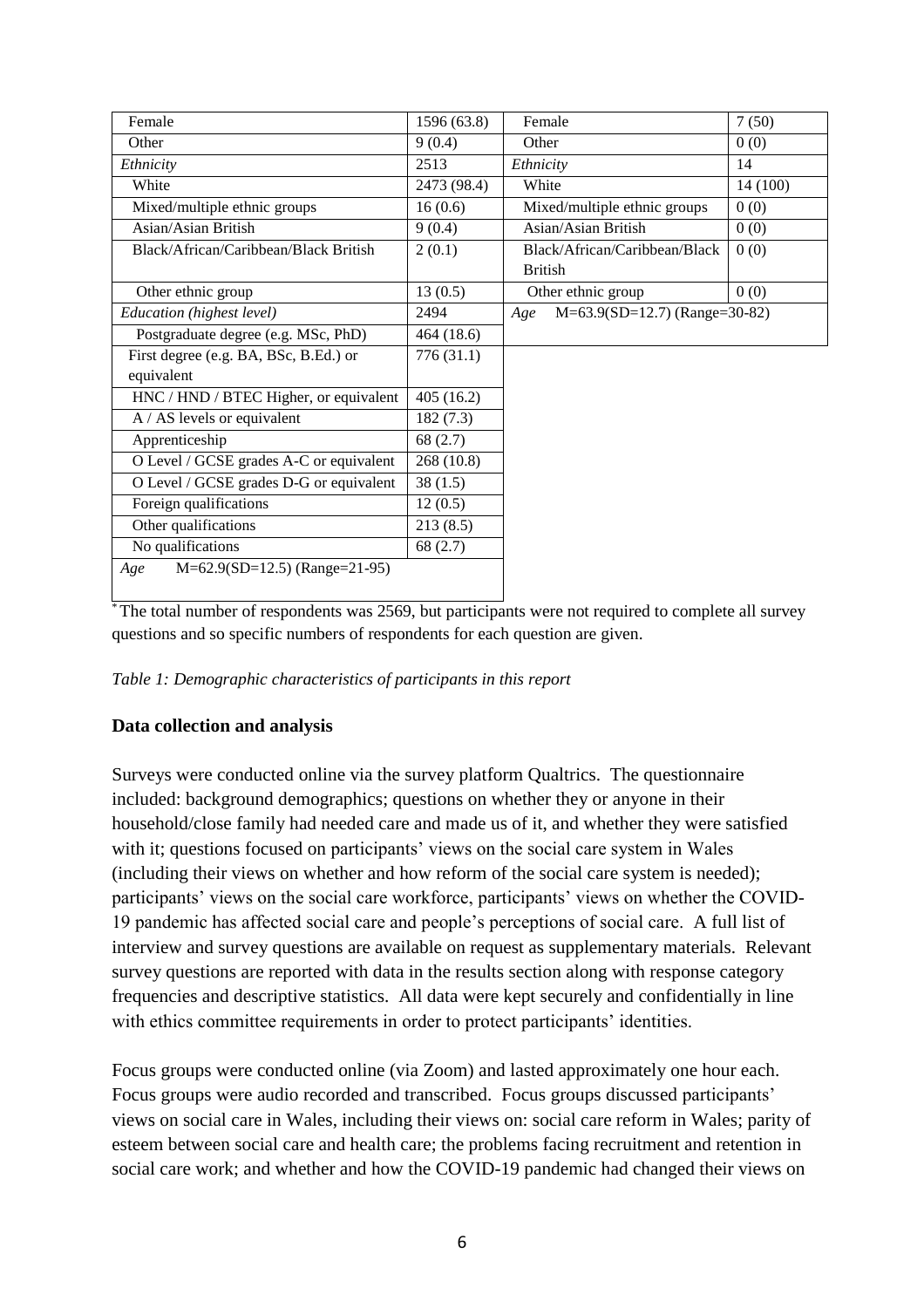social care and how the pandemic may have affected social care work. Following transcription, focus group data was analysed using a framework approach. 20 This entailed inductively coding open-text survey data transcripts in order to generate themes as they emerged, informed both by the research questions and the initial survey results. Focus group themes are presented below. All participants were assigned pseudonyms to protect their identity.

# **RESULTS**

# **Experience of and satisfaction with social care**

Respondents were asked whether they felt they needed social care services over the past two years (since April 2020), and whether they had accessed or made use of them. Overall, 261 (10.2%) respondents said they felt they had needed social care, and 560 (21.8%) respondents felt someone in their household or close family needed social care during this period.

|                        | Did receive/make use<br>Did not receive make use |           | <b>Total</b> |
|------------------------|--------------------------------------------------|-----------|--------------|
|                        | $N(\%)$                                          | $N(\%)$   | $N(\%)$      |
| Needed care for        | 159(60.9)                                        | 102(39.1) | 261 (100)    |
| themselves             |                                                  |           |              |
| Needed care for        | 321 (57.3)                                       | 239(42.7) | 560 (100)    |
| someone in             |                                                  |           |              |
| household/close family |                                                  |           |              |

*Table 2: Proportion of respondents who felt that they or someone in their household/close family needed social care since April 2020, and whether or not they received/made use of it.* 

Of those needing social care for themselves, 102 (39.1%) did not receive or make use of social care services, and of those who had someone in their household or close family who they felt had needed social care, 239 (42.7%) did not receive or make use of them (Table 2).

Respondents were also asked why they, or others in their household or family hadn't received or made use of social care services, despite feeling they needed them. The main reasons given included: no availability/staff shortages (e.g. "no carers available to look after my mother", "was referred but LA [Local Authority] said too busy to do assessment"); being deemed ineligible/refused/not provided (e.g. "I was not offered the help I needed"; "there has been no emotional support for myself. Even though I am disabled with my condition worsening, the court didn't deem that I am. I never really received any support"); the impact of the COVID-19 pandemic on social care (e.g. "it was due to Covid they stopped coming to see me", "I was afraid of catching Covid, I'm high risk"). For those with family or household members who needed care but didn't receive or make use of it, another common reason was not wanting to ask, due to a sense or pride or shame or stigma (e.g. "Pride, not

 $\overline{a}$ <sup>20</sup> <https://www.ncbi.nlm.nih.gov/pmc/articles/PMC1117368/>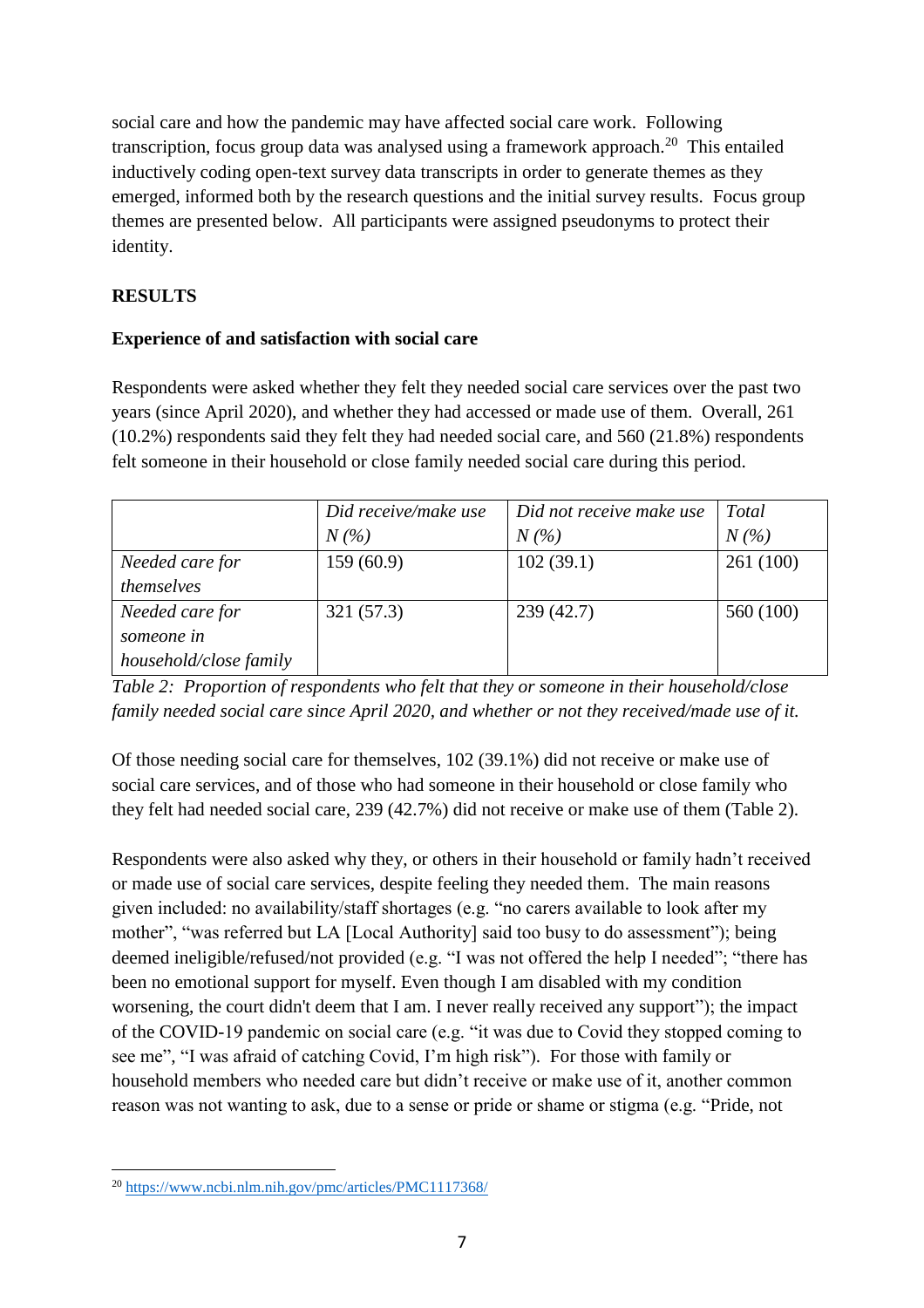wanting to be a burden"; "my Elderly mother fell I haven't felt like bothering Social Services as media says how overwhelmed they are".) (Table 3).

| Reason for not receiving/making use of social care | For<br>themselves<br>$N$ (% of 69<br>text<br><i>responses</i> ) | For family<br>member<br>$(N)$ (% of<br>$135$ text<br><i>responses</i> ) | Total<br>$N$ (% of 204<br>text<br><i>responses</i> ) |
|----------------------------------------------------|-----------------------------------------------------------------|-------------------------------------------------------------------------|------------------------------------------------------|
| No availability/staff shortage                     | 19(27.5)                                                        | 26(19.3)                                                                | 45(22.1)                                             |
| Deemed ineligible/refused/not provided             | 13(18.8)                                                        | 21(15.6)                                                                | 34(16.7)                                             |
| Didn't want to ask (e.g. others need it            | 2(3.0)                                                          | 28(20.7)                                                                | 30(14.7)                                             |
| more/pride/stigma)                                 |                                                                 |                                                                         |                                                      |
| Covid-19 pandemic                                  | 14(20.2)                                                        | 15(11.1)                                                                | 29(14.2)                                             |
| Application process too complex/didn't know how    | 9(13.0)                                                         | 11(8.1)                                                                 | 20(9.8)                                              |
| Miscellaneous/other                                | 5(7.2)                                                          | 15(11.1)                                                                | 20(9.8)                                              |
| Waiting time                                       | 2(3.0)                                                          | 14(10.4)                                                                | 16(7.8)                                              |
| Family providing unpaid care                       | 3(4.3)                                                          | 4(3.0)                                                                  | 7(3.4)                                               |
| Cost                                               | 2(3.0)                                                          | 1(0.7)                                                                  | 3(1.5)                                               |

*Table 3: Most common reasons why respondents who felt they, or someone in their household or close family, needed social care, didn't receive or make use of it* 

Those respondents who had accessed social care, or who had someone in their household or close family who had, were asked to rate their satisfaction with the care received. Overall, experiences were inconsistent, with approximately one-third either very or quite dissatisfied and a little over half either very or quite satisfied with social care services for themselves or a household or close family member (Figures 1a and 1b).



*Figure 1a: Satisfaction with social care services amongst those who used them for themselves*



*Figure 1b: Satisfaction with social care services amongst those who had someone in their household/ family use them*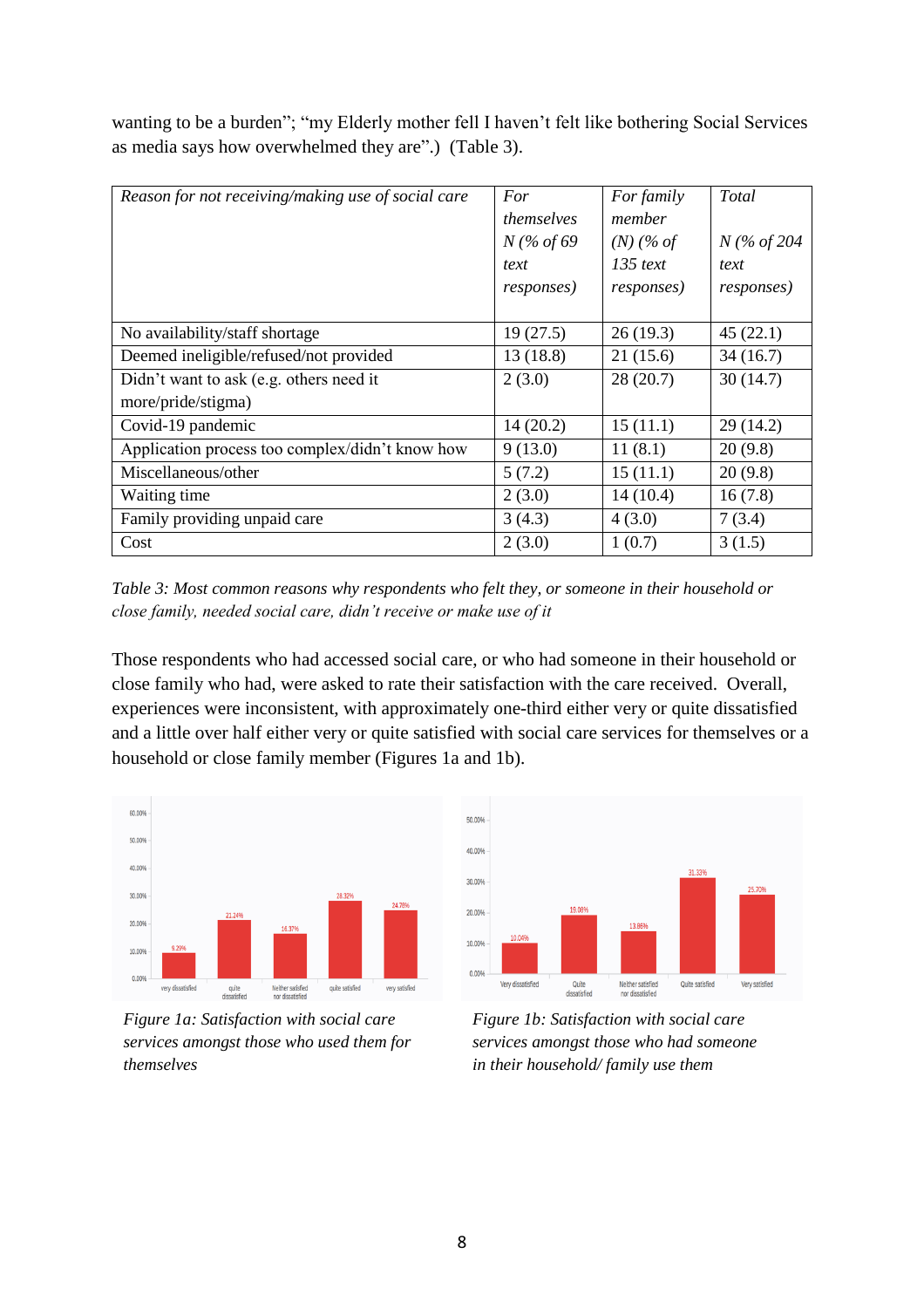#### **Social care reform**

The vast majority (86%) of respondents felt that the social care system in Wales was in need of reform, most of whom strongly agreed with this (60% of total respondents) (Figure 2a). Similarly, the vast majority (94%) of respondents felt that reforming the social care system should be a priority for the UK and Welsh Governments, most of whom strongly agreed with this (72% of total respondents) (Figure 2b).



*Figure 2a: The social care system in Wales needs to undergo reform*

*Figure 2b: Reforming the social care system should be a priority for the UK and Welsh Governments*

In terms of paying for social care, a significant majority (85%) of respondents felt that reducing the costs of social care for those that need it should be a priority for the UK and Welsh Governments, just over half (56%) of those responding strongly agreeing (Figure 3).



*Figure 3: Reducing the costs of social care for those who need it should be a priority for the UK and Welsh Governments*

### **Parity of esteem**

Survey respondents also answered questions on the issue of 'parity of esteem'. Nearly all respondents (95%) agreed that social care should be valued in the same way as health care, with three-quarters of all respondents (75%) strongly agreeing with this (Figure 4a). Additionally, nine-out-of-ten (91%) respondents felt that social care workers should be seen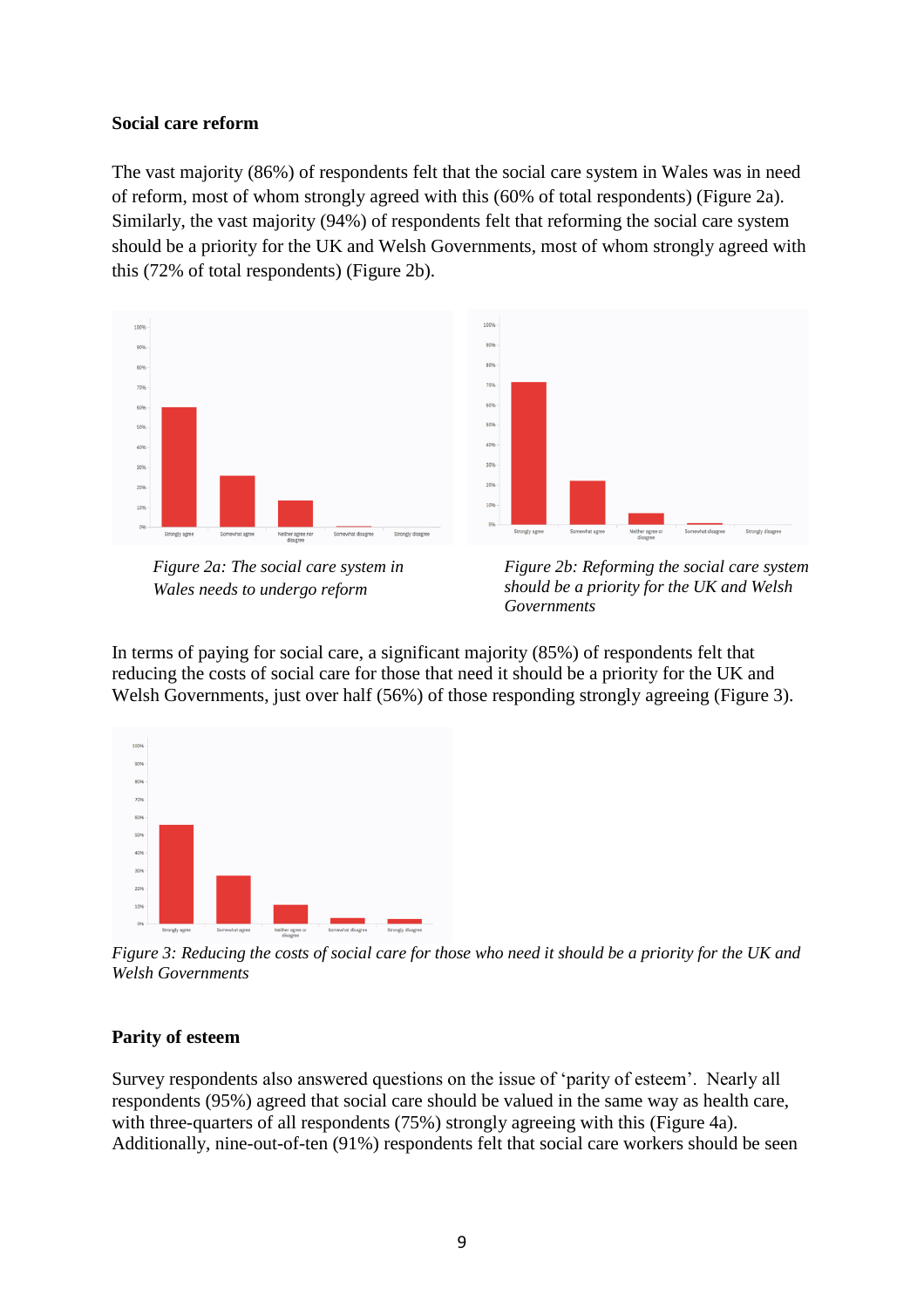as equal to health care workers, with two-thirds (66%) strongly agreeing with this (Figure 4b).



*Figure 4a: Social care should be valued in the same way as health care*



*Figure 4b: Social care workers should be seen as equal to health care workers* 

Respondents were asked whether they felt they now valued social care work more, compared to before the pandemic. Just under half (46%) felt that they agreed (either strongly or somewhat) that they now valued social care work more, compared to before the pandemic (Figure 6). Respondents were also asked about their views as to whether, compared to similar career-level NHS staff, social care staff should have comparable pay, working conditions and career progression opportunities. Overall, most participants agreed that they should have comparable pay (78%), working conditions (83%) and career progression opportunities (82%) (Figure 5).



*Figure 5: Participants' views on whether they value social care work more now compared to the pandemic, and on whether social care workers should be comparable to equivalent career-stage NHS workers in terms of their pay, working conditions and career progression opportunities.* 

To follow up participants' views on the perceived impact of the COVID-19 pandemic on social care, respondents were asked a question directly on how much (on a scale from 1-10,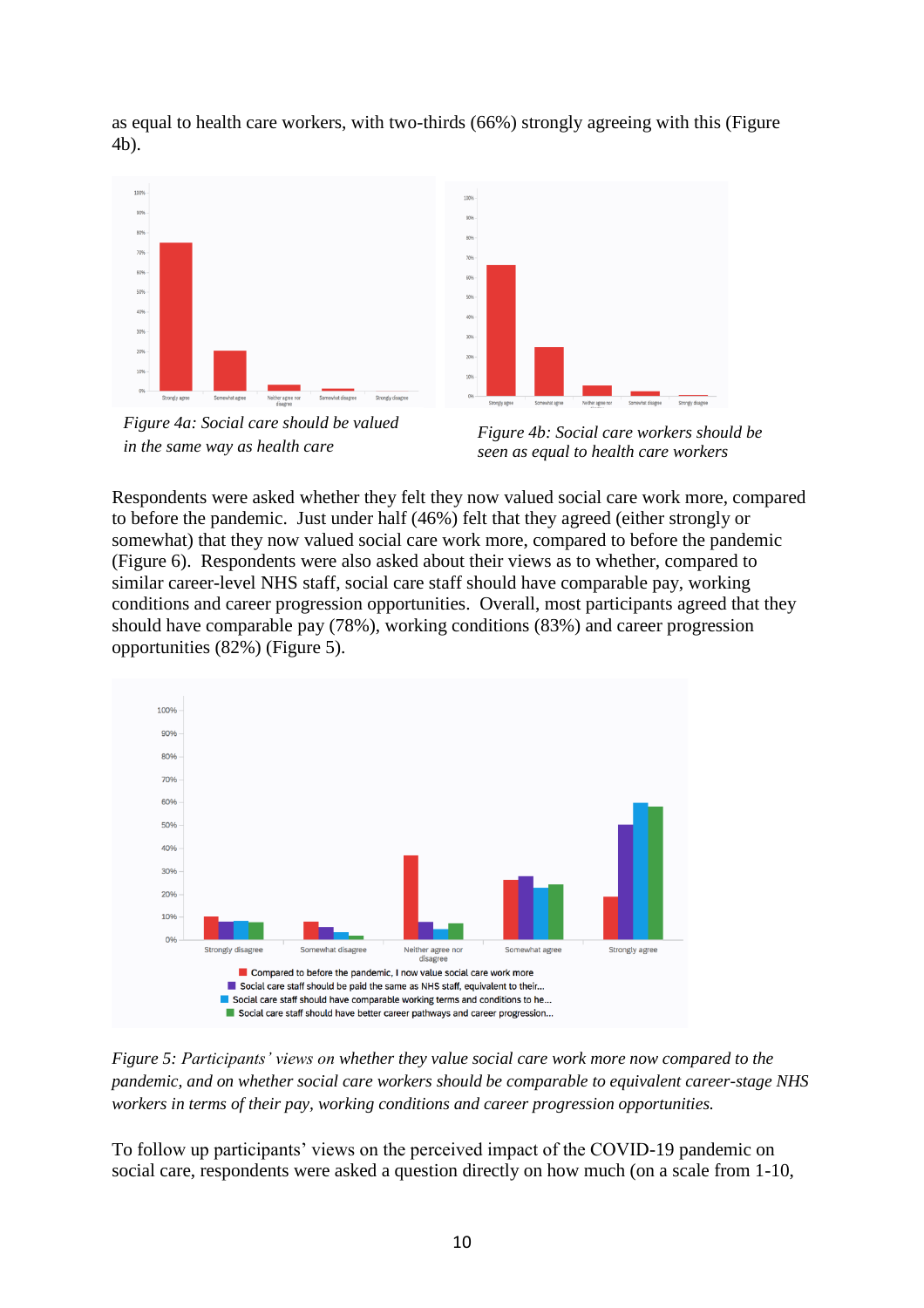with 1 being no strain and 10 being a major strain) the pandemic had put a strain on both social care services and NHS services in Wales. Overall, they felt the pandemic has had a major strain on both social care  $(M=9.00(SD=1.35)$  and NHS services  $(M=9.24(SD=1.24)$  in Wales.

### **The social care workforce**

Respondents were also asked questions on the issue of recruitment and retention related to the social care workforce. Specifically, respondents were asked (on a scale from 1-10) how attractive they felt a career in social care was to them personally and to others in general. For comparison, they were also asked how attractive they felt a career in the NHS was to them personally and to others in general (Table 4). Overall, respondents felt that a career in social care was not very attractive to them personally (M=3.42(SD=2.48)) and to others in general  $(M=4.08(SD=1.70))$ , and less attractive than a career in health care, both to them personally  $(M=5.01(SD=3.06))$ , and to others in general  $(M=6.06(SD=1.91))$ .

| <b>Question</b>                                        | N    | M    | <b>SD</b> |
|--------------------------------------------------------|------|------|-----------|
| How attractive is a career in social care to you       | 1729 | 3.42 | 2.48      |
| personally?                                            |      |      |           |
| How attractive do you think a career in social care is | 2058 | 4.08 | 1.70      |
| to others/in general?                                  |      |      |           |
| How attractive is a career in the National Health      | 1780 | 5.01 | 3.06      |
| Service to you personally?                             |      |      |           |
| How attractive do you think a career in the National   | 2090 | 6.06 | 1.91      |
| Health Service is to others/in general?                |      |      |           |

*Table 4: Participants ratings on the attractiveness of social care work and NHS work to them personally and others in general*

Respondents were also asked what they felt the biggest reasons why people were possibly leaving or not applying to social care jobs. They were asked to rate, on a scale of 1-10 how much of a role they felt each factor is playing in the shortage of social care staff (with 1 being 'it hasn't played a role at all' and 10 being 'it has played an extremely important role') (Table 5). Unsatisfactory pay, unsatisfactory working terms and conditions, unsatisfactory career security and progression pathways, better opportunities in other sectors, burn out/excessive work, lack of recognition or value given to the profession and the added strain of the COVID-19 pandemic on the social care workforce were all rated as playing an important role in the shortage of social care staff  $(M=7.16-8.29)$ . In particular, the added strain of the pandemic  $(M=8.29 (SD=2.01)$  and the lack of recognition given to social care work  $(M=8.21(SD=2.01)$ were the two highest rated factors.

| Factor                                               | N    | M    | <b>SD</b> |
|------------------------------------------------------|------|------|-----------|
| Unsatisfactory pay                                   | 2137 | 8.03 | 2.04      |
| Unsatisfactory working terms and conditions          | 2127 | 7.89 | 2.02      |
| Unsatisfactory career security and progression       | 2123 | 7.16 | 2.19      |
| pathways                                             |      |      |           |
| Better opportunities in other sectors                | 2137 | 7.88 | 2.00      |
| Burn out/ excessive work                             | 2118 | 8.08 | 2.11      |
| Lack of recognition or value given to the profession | 2122 | 8.21 | 2.01      |
| The added strain of the COVID-19 pandemic on the     | 2123 | 8.29 | 2.01      |
| social care workforce                                |      |      |           |

*Table 5: Participants ratings on the factors playing a role in the shortage of social care staff.*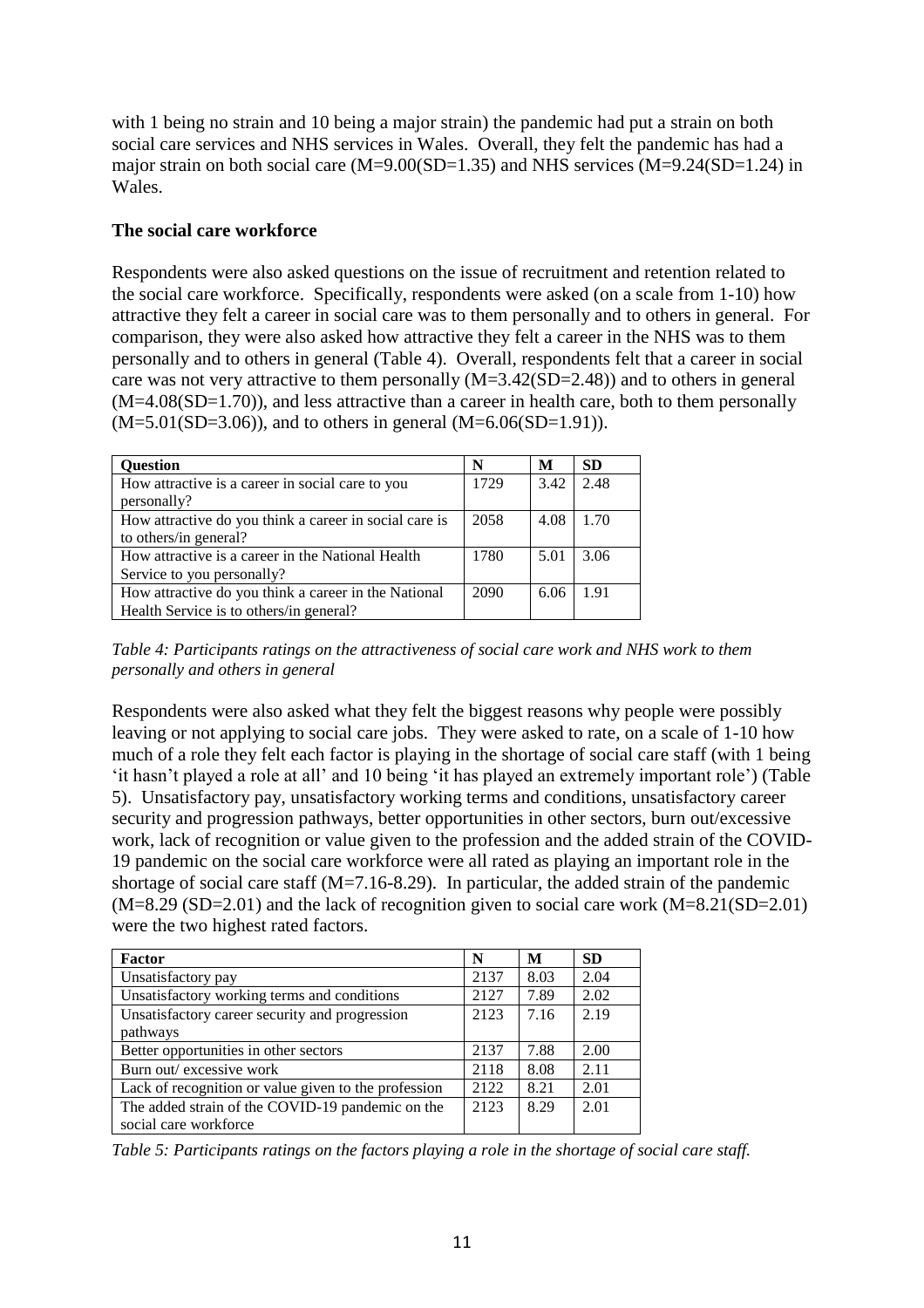# **Qualitative findings**

Focus groups also discussed the question of whether social care was in need of reform, what type of reforms they would like to see happen, whether social care should be valued in the same way as health care (parity of esteem) and why social care work was seeing problems in recruiting and retaining staff.

Five prominent, related, themes emerged: *consistency, personalisation, integration, recognition* and *investment*. Specifically, participants argued that there was a need for more consistency in the social care received, a need for more personalised care, a need for better integration between health and social care; the need for more recognition for social care workers, and a need for more investment in social care.

### *Consistency*

Participants drew on their experience of using social care, for example for a spouse or parent, to argue that, as they saw it, social care was not consistent enough. Specifically, they argued that either the quality of care received was inconsistent (e.g. some care providers providing better quality care than others) or that there was a lack of "continuity" of care (e.g. a lack of communication or co-ordination between different care staff or care providers). For example, one participant discussed how, as someone in full-time work, struggled to care for her mother, who required regular care that she felt was not met due to the lack of time allocated or because certain care staff were not permitted to undertake certain activities (e.g. helping with medical eye drops):

"What I found really sad was that my mom had dementia and there was no continuity … three times in a day she had the visit and you could have three different people, and that's someone with memory issues. It was difficult to get a pattern. … As a family we were struggling to manage her condition because she needed these eye drops four times a day, and I work full time. And so, the in-house provider was providing the care …… then the after so many weeks when our local manager was off, somebody else came in and said there was a note in the book saying 'drops not given, we're not allowed to do it. … Sometimes they didn't turn up at all, saying they'd forgotten. … But you're afraid to complain you're afraid to complain in case you lose the service." (Eira, Female, 60s)

As the above quote suggests, some participants felt as though it was difficult to make a complaint about the inconsistent social care they were receiving because they were "afraid" of losing the service. Others felt that it was difficult to complain about services, which they felt were not consistent or "joined up" because there was no clear or single person they could complain to:

"You certainly couldn't describe it [social care service] as in any way joined up … When my wife got to the point where she needed care at home, I was dealing with social services, but I didn't actually know where to start. it's not easy to navigate your way through, and you find yourself talking to different people at different times, but about the same thing. … and if you wanted to understand something more or make a complaint about how the way it worked, … you'd ring the local authority and you get to be a different person each different time. (Wynford, Male, 70s)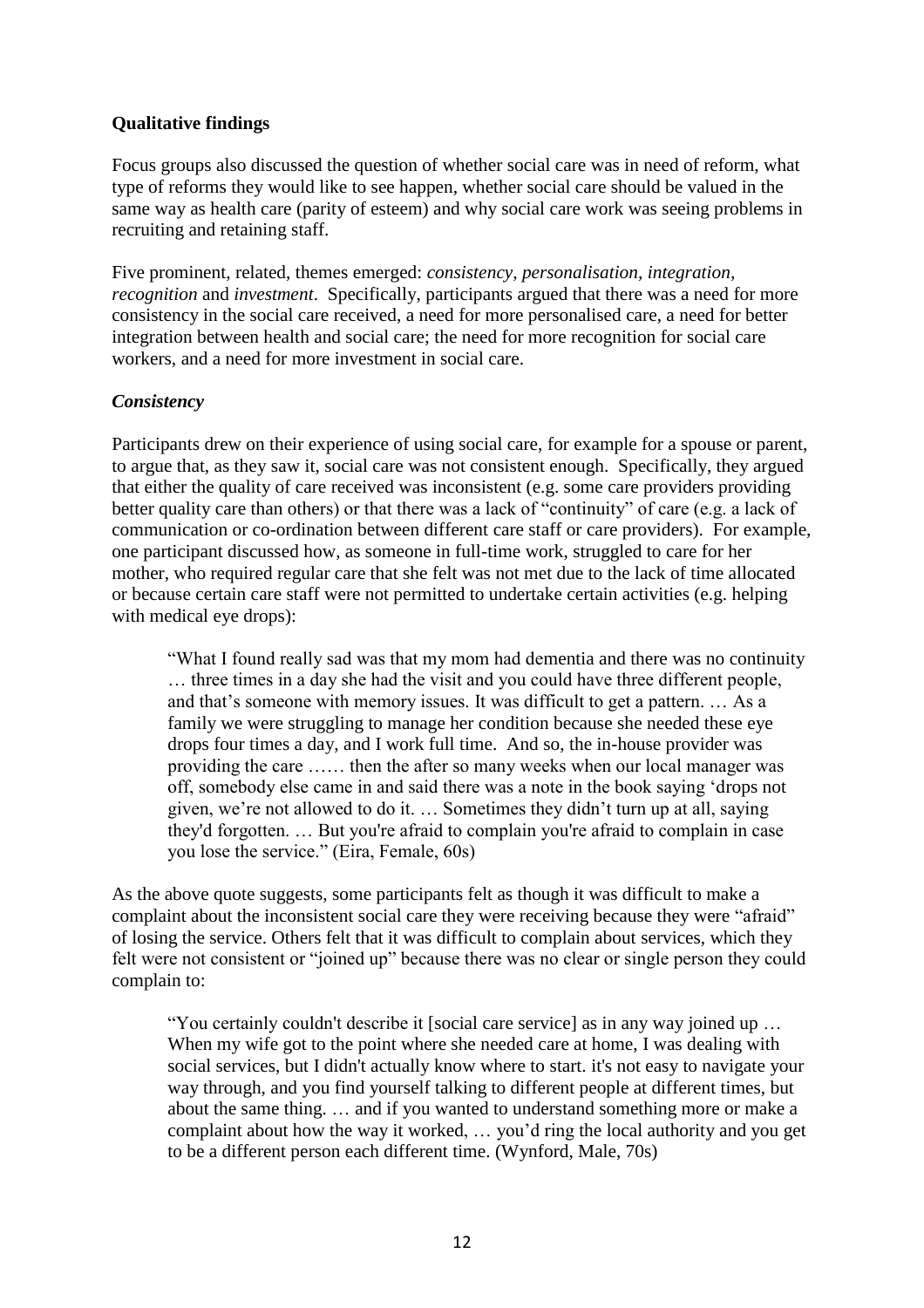## *Personalisation*

Participants tended to argue that although the care staff<sup>21</sup> themselves were often "good", "sensitive" or compassionate", the social care system and the way in which care services were managed or organized was felt to be "impersonal", or even, as one participant argued, "callous":

"A couple of years ago my wife was diagnosed with motor neurone disease. The carers we had, without exception were very, very good, very sensitive … but once you get into what you might call the management layer or the bureaucracy, you are simply a number and a case and they want you on one list or on another list. It's terribly impersonal – callous in a way. You're in a situation where someone needs care, you only need care because the situation is critical to that person and their immediate family, and you immediately find you're a commodity. (Wynford, Male, 70s)

Participants tended to argue that one of the reasons why it felt impersonal and not "joined up" (above) was because the system was "commercially driven" as a result of "privatisation" of social care which some felt "uneasy" about. One participant discussed how there was more of a need to personalise and tailor social care to the needs of the family of the person receiving care, as well as the person themselves:

"They're caring for an individual, but they're caring for that family as well, because if the family is trying to support people to be at home, that package and the needs to be tailored around what helps everybody, you know. And I just found that the timing wasn't helping me at all" (Eira, Female, 60s)

### *Integration*

 $\overline{a}$ 

Participants argued that, in their experience co-ordination between health and social care services was lacking and should be better "integrated":

"Healthcare social care should really be one service in a similar way. They should be knitted together (Denys, Male, 70s)

Participants argued that, from the perspective of those needing them, social care and health care were connected, because adequate social care could enable people to live at home longer and either avoid hospital for longer or leave hospital sooner (i.e. "bed blocking"):

"I think it is about integration, it's about bringing these things together … I think what the last two years has shown, it's an unfortunate term, but bed blocking - it's shown the issues between health and social care and what can happen when it goes wrong, and if there's not enough capacity in both or how you move people through." (Bryn, Male, 50s)

Some argued that they should be more "joined up" or "one":

<sup>&</sup>lt;sup>21</sup> NB: Participants references to 'carers' usually refer to professional care staff (as opposed to unpaid carers) unless otherwise noted.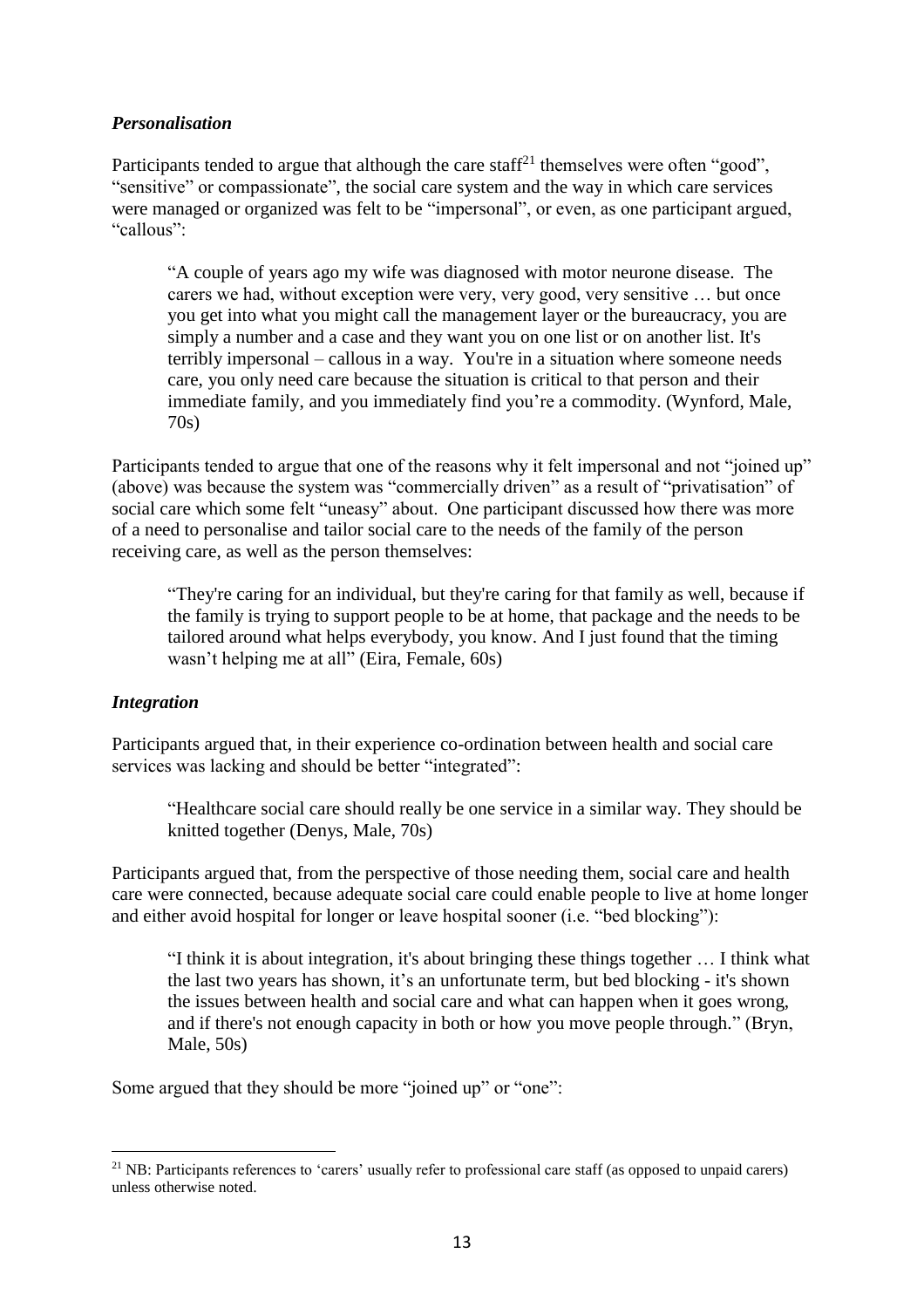"There is no joined up process ….I think part of the bed blocking program that we're seeing is the result of the lack of joined up thinking and the lack of proper processes as to who's responsible for what part of the process of getting somebody out from a hospital environment." (Diane, Female, 70s)

"I think that they, the NHS and social care, are regarded as two complete entities, and I believe that they should be one" (Enid, Female, 60s)

Others argued that social care should be fully integrated within the National Health Service:

"You can't describe it as part of the National Health Service, which I would have thought it was and ought to be." (Wynford, Male, 70s)

### *Recognition*

Focus group participants also discussed some of the perceived reasons why social care was experiencing difficulties in recruiting and retaining staff. One of the main themes that emerged from the focus groups was that of recognition for the profession and its staff.

A common argument was that social care was seen as a "secondary", "fallback" or "Cinderella" service to the NHS, and social care workers were seen as "second-class citizens" compared to NHS workers. Participants tended to feel that this was a perception that was unlikely to change fully, due to the fact that NHS staff were involved in "saving your life", but that for them, social care staff played an important role in enabling people to lead independent lives:

"The general perception I've got of social care is that it's a fallback service …the NHS doctor or nurse is physically involved in the business of actually saving your life, the social worker is secondary, and I'm not sure that is a perception you are ever going to be able to change. … But on the other hand there are a number of things that the social care services do which enable people like myself and Enid and people of our generation lead independent lives, and we want to lead independent lives, but if the unavailability of social care means we are being forced into a care home or whatever, that is not the preferred option." (Thomas, Male, 70s)

Relatedly, some participants argued that, unlike healthcare, which was perceived to be relevant to people of all ages, social care was primarily associated with "the elderly" meaning that many people didn't see it as a priority, until they, or someone in their family, needed it:

"It [social care] most definitely does need to have more recognition. If you ask people 'do you want more buses, or do you want better social care?' [they will say] 'well I'm not really at that stage at the moment, so I'll have more buses. … But if you ask do you want a GP practice in the area or do you want X, people will always choose a GP surgery … but they are intertwined. [Social care] It's a second thought. … you only need it when you need it. It shouldn't be health *or* social care - it should be health *and* social care." (Alys, Female, 30s)

Some participants also pointed to the fact that social care was, they felt, often portrayed in a negative light in the media, something that might be influencing their perceptions of it: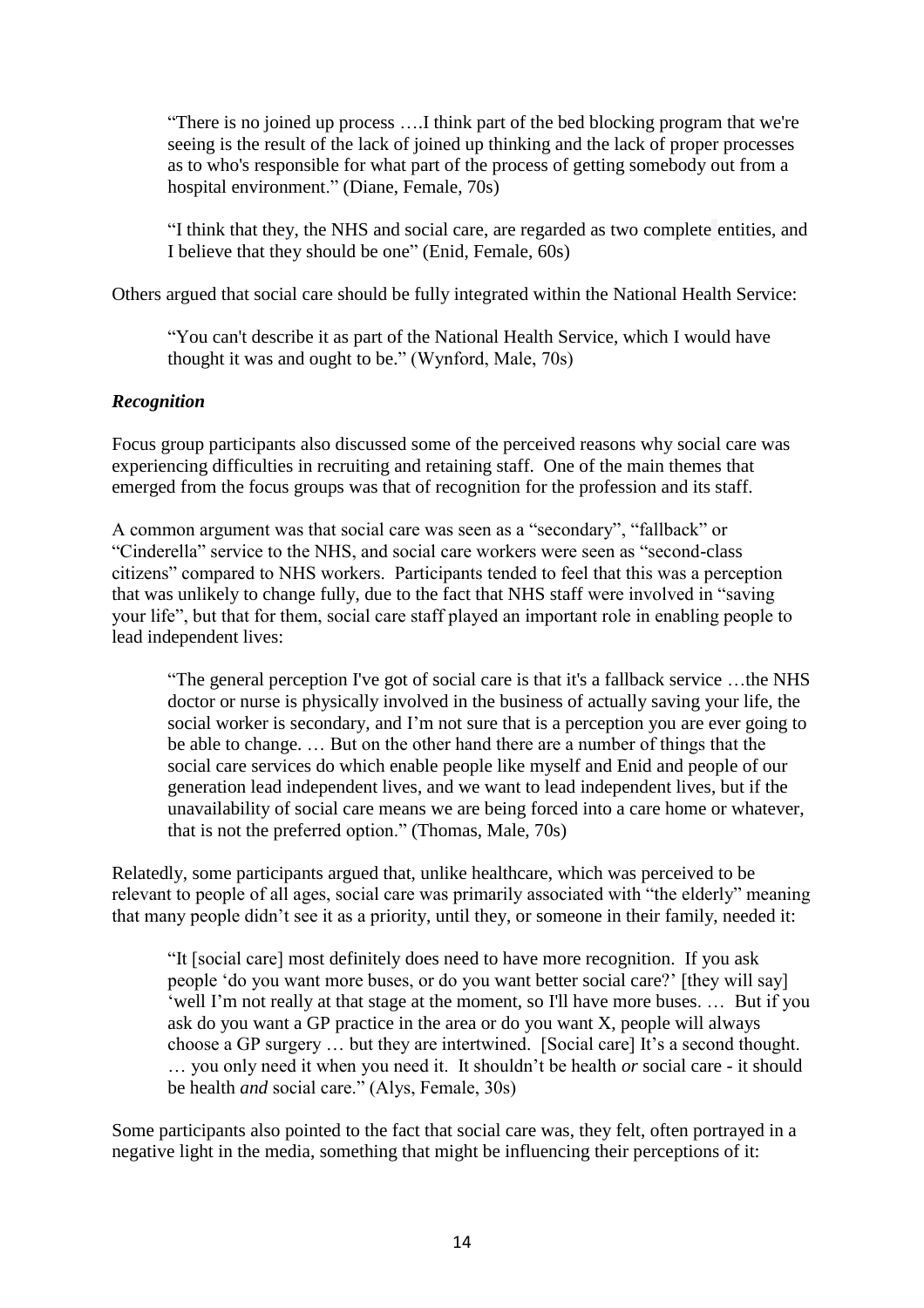"Social work generally only really gets in the news when there's bad news … when its failing default you don't tend to hear much about the successes. Whereas the NHS is pretty much the reverse … certainly during the pandemic. … A lot of my views on the status of social care present time is largely based on this negative perception it's got." (Denys, Male, 70s)

Participants also discussed how social care workers were, they felt, "undervalued":

"I think they're treated like second class citizens, basically in the workplace, that needs to change." (Gareth, Male, 60s)

"They're totally undervalued. I think it's exploitation." (Diane, Female, 70s)

Participants argued that social care workers should get better recognition. A common argument was that social care staff had increasingly been given less responsibilities and more restrictions on what they could do in the role. Some argued this had contributed to an image of social care work as "menial" and a perception that the role had been de-skilled (or "dumbed down"):

"People seem to view it as something that you do if you can't be a nurse, a very basic, menial job. Mum's been talking to her carers, and they have been doing it a while, the job's been dumbed down, they have been given less responsibility and I think that is a problem, and if you want to encourage people into doing what is a very important job, you need to give them more responsibility, you need to put them on a parity with NHS staff, and just stress what an incredibly important job it is (Angharad, Female, 50s).

Many felt that the lack of recognition was associated with a lack of pay, and a lack of job security and a career pathway ("they need a professional route"):

"As I understand it, these folks are on minimum wage, on zero-hour contracts, … probably half the carers that we saw over the 18 months were doing the job because it was the only job they could get… And so, it struck me it's almost the employer of last resort. Social care … they are the Cinderellas in a way." (Wynford, Male, 70s)

Some participants suggested that one way to improve the career development opportunities of social care staff was to provide a more integrated or permeable career path, such that social care workers could more formally and readily occupy similar or equivalent roles in the NHS, and vice versa. One participant explained how this might help enhance the professional opportunities and abilities of both NHS and social care staff:

"Perhaps also a route between health and social care is a very similar roles, so that people can move between the two sectors … and lots of opportunities for that next level up. …. It would improve your personal and professional abilities to be able to see the world from the health, as well as the social care, point of view." (Bryn, Male, 50s).

Some argued that the lack of remuneration had a negative impact on care staff motivation, and even ability, to undertake their role: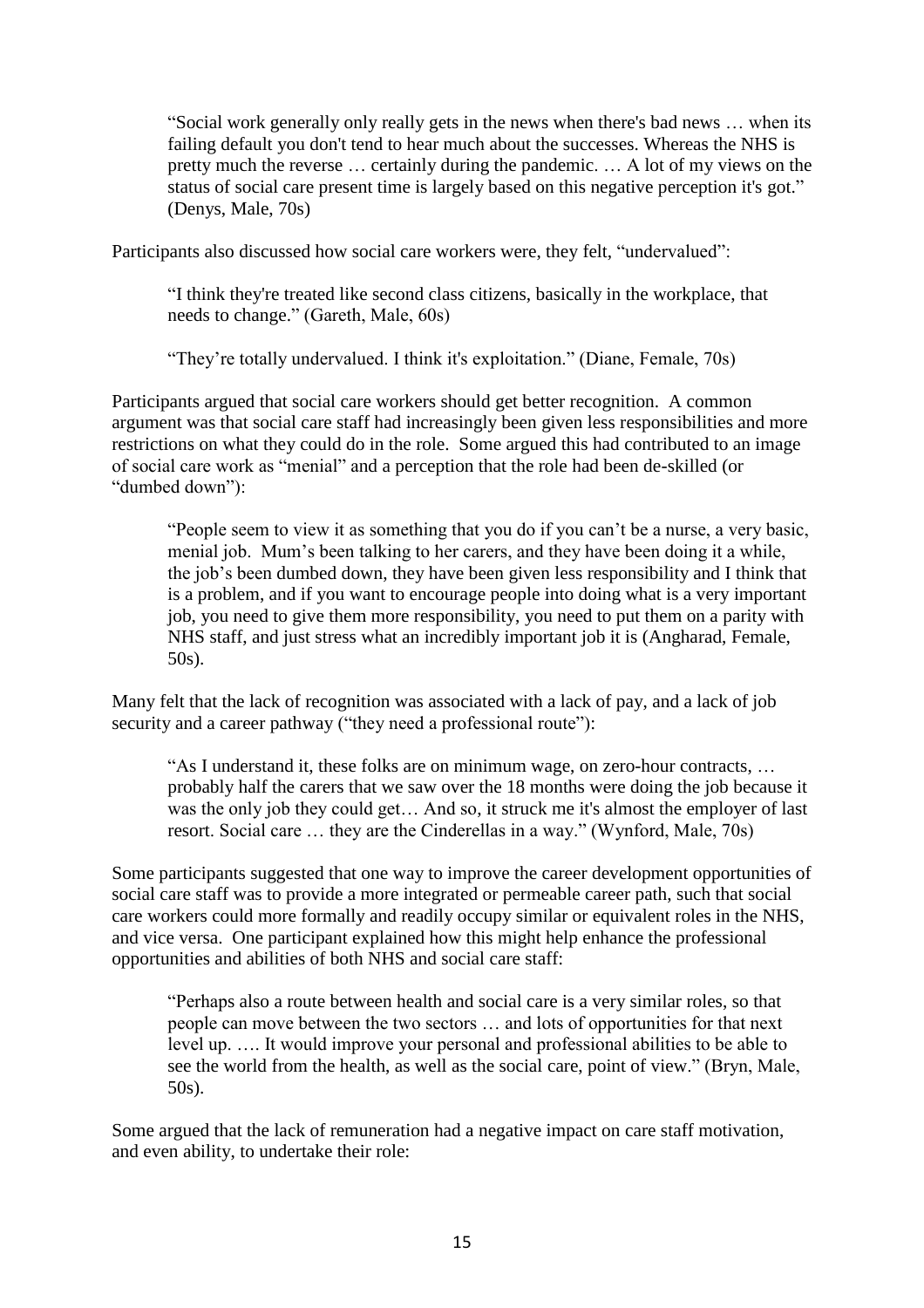"Most carers I come across are fantastic. They are on very little money. You know I wouldn't do that job for the money they they're being paid. So, most of them I take my hat off to but it's really sad when you see somebody who is has become cynical and poor at the job because you see the impact it's having on the person they are caring for. I think the whole thing has to be seriously looked at." (Daffydd, Male, 60s)

Others argued that, despite their commitment to the role, people were leaving care roles because of the low pay and long hours, for work that was emotionally demanding and, during the pandemic, risky:

"You get paid more work at Lidl's [supermarket]. I have family members who are carers [i.e. paid care staff] and they are 100% committed to those roles, but you know, you're struggling to pay your electricity bill. My dad's partner, she had to give it in because she would do a 15-hour day [and] she might see 20 people, providing personal care and up and down the M4 [motorway] caring for somebody that had no family and there was that emotional guilt ... Going into the pandemic, they were asking them to put their own lives at risks with inadequate PPE [personal protective equipment], not enough money and no respite, and fear that they were going to bring it [the virus] home. (Alys, Female, 30s)

#### *Investment*

A fifth theme in the focus groups concerned the costs of social care, including how it should be paid for, and whether social care should be better funded. Participants generally felt that social care needed more funding:

"It's not getting a big enough by to the cherry, but will it ever change?" (Gareth, Male, 60s)

Most participants also tended to express the sentiment that people should not have to bear too great a cost for social care, including recipients having to sell their home to pay for care. They argued that, as with health care, paying tax and national insurance during their adult life meant that social care, or at least a greater proportion of it, meant they were, or should have been, already paying for it:

"Should someone's house be sold to pay for social care? I would think definitely not because people have normally worked hard all their lives. If they've got a house, then they would like hopefully to leave it to their children or something like that, rather than the government stealing it to pay for social care. … Even as a pensioner I'm still paying tax and most all of my working life, I paid National Insurance so I should not be paying for any care I need in the future." (Gareth, Male, 60s)

Some participants argued that the decision of whether, where and how to apply for social care should be shaped by what the recipient and their family needed, rather than by "financial pressures":

"There's financial pressures around the system in all ways, and it would be nice to be able to remove those financial things away from the decision making and what's best for the individual what's best for the family." (Bryn, Male, 50s)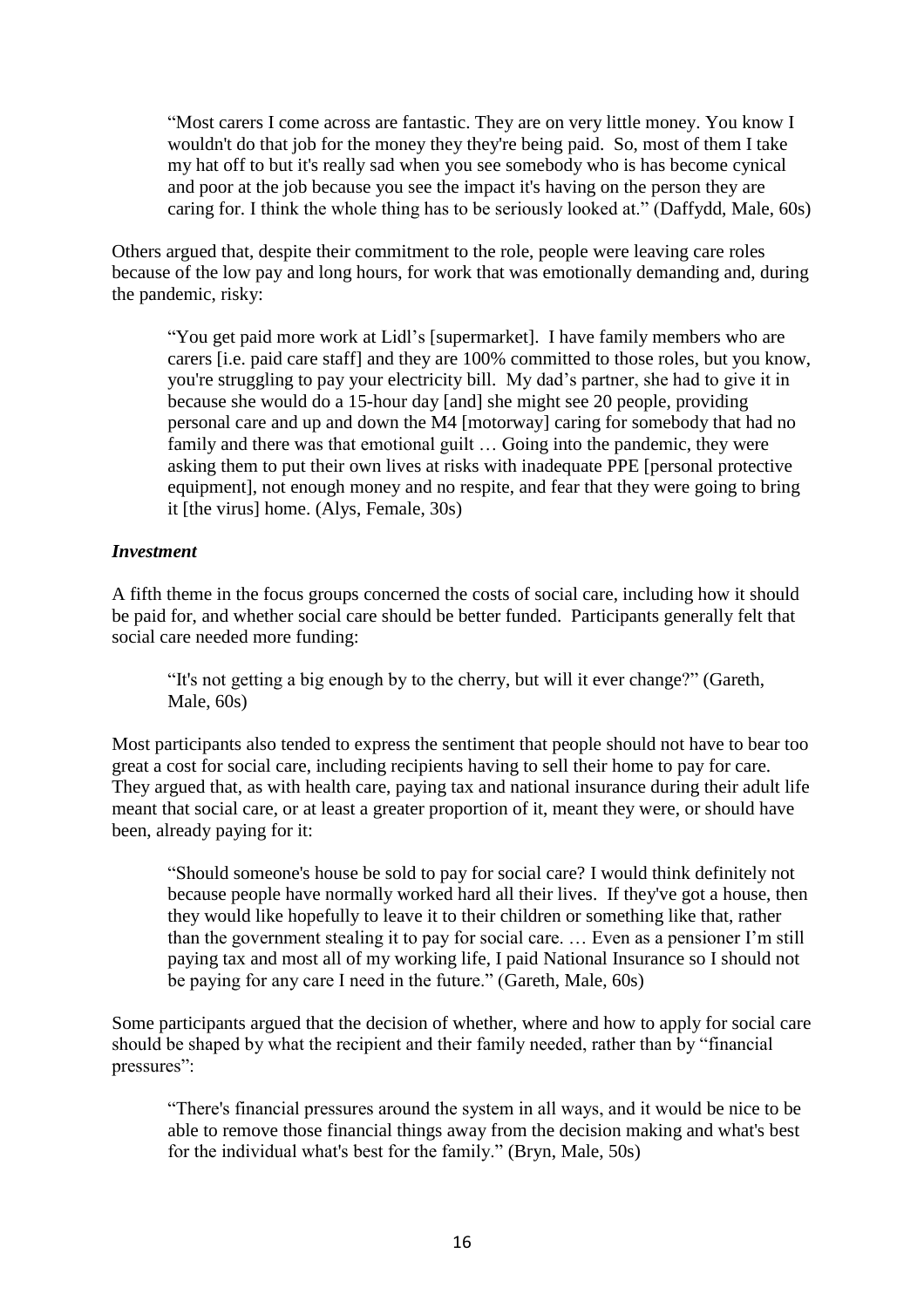As discussed above (see: Integration) some participants felt that social care should be integrated into the NHS, or that they should be considered one inter-woven service, while others specifically argued that a National Care Service working in a joined-up way with the NHS could ameliorate some of the current challenges that applicants or recipients experienced in trying to access, and pay for, care. This they argued would reduce the stress that many families experience in trying to set up care:

"I think there should be a National Care Service., whether or not, this is integrated into the NHS, I think the financials will come after - a more centralized structure, to get people out of the hospitals and into homes … as as opposed to desperately running around all the different care homes to see who's got a bed and to see what they've got. … It's a stressful situation … it would be nice to have one central information point." (Bryn, Male, 50s)

#### **Study limitations**

Although there was a very wide age range of survey respondents – from 21 to 95 years of age – the average age of the sample was 64 years old (and a standard deviation of 12.5 years). As such, it is important to note that, overall, the survey's average age is older than the general adult population. The recruitment and sampling strategy for the survey did not seek to be representative of the Welsh population, or to provide a random stratified sample. The survey was advertised to all adults on a large participant pool via HealthWise Wales, with all eligible individuals (all adults over 18) invited to take part. It is likely that, with all non-random samples, a degree of response bias will be incurred. In this instance, the larger number of respondents aged >50 years, and smaller number of participants aged <50 years likely reflects the fact that older adults will have more experience of social care, either directly as users themselves, or indirectly through a spouse, partner or parent who has received or needed care. Also, it may reflect the common perception (as was discussed in focus groups) of social care as something that is associated with an older (or "elderly") population, and as something that is only thought about "when you need it". As such, a challenge going forward is to promote greater and broader interest in, and appreciation of the value of, social care to the public, including younger adults. As discussed above, and in more detail below, this could entail emphasizing how interconnected health and social care.

Also, there was an underrepresentation of Black and Asian Minority Ethnic (BAME) respondents in the survey. This partly reflects the demographics of Wales - with 98% of participants in this described their ethnicity as White compared to 95% of people living in Wales overall.<sup>22</sup> This is particularly important going forward, since there are a number of racial and ethnic inequalities related to health and social care in Wales, and BAME individuals may face additional barriers to accessing social care.<sup>23 24</sup> Future research. including our own, should endeavor to use additional recruitment methods and outlets, and include messaging that suggests individuals from BAME communities are particularly encouraged to take part.

 $\overline{a}$ <sup>22</sup> [https://gov.wales/equality-and-diversity-statistics-2017-2019#:~:text=Main%20points-](https://gov.wales/equality-and-diversity-statistics-2017-2019#:~:text=Main%20points-,Ethnicity,or%20) [,Ethnicity,or%20'Other%20ethnic%20group'.](https://gov.wales/equality-and-diversity-statistics-2017-2019#:~:text=Main%20points-,Ethnicity,or%20)

<sup>23</sup> https://www.wcpp.org.uk/wp-content/uploads/2021/03/Improving-Race-Equality-in-Health-and-Social-Care-Policy-Briefing-.pdf

<sup>24</sup> <https://onlinelibrary.wiley.com/doi/full/10.1111/hsc.12116>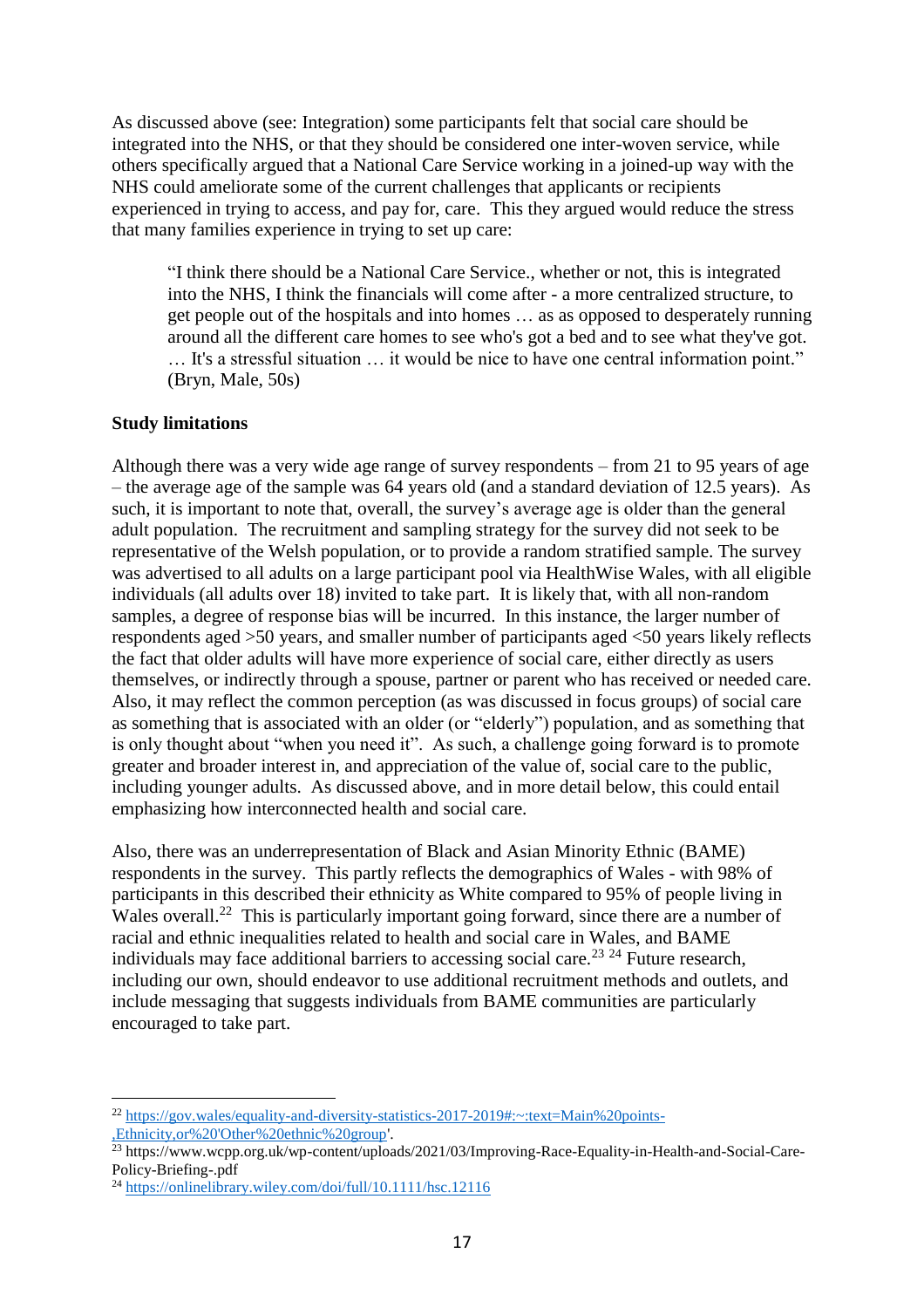# **IMPLICATIONS FOR POLICY AND PRACTICE**

From the perspective of the Welsh public, the COVID-19 pandemic has exacerbated the already significant strain on social care services in Wales. Overall, this study has found there is a considerable appetite for social care reform in Wales. Taking into consideration the scope of the research and the aforementioned limitations, a few main policy and practice implications can be drawn. These will be discussed and summarized below.

### *Removing barriers to accessing or making use of social care*

It is very concerning that approximately 4-in-10 of those who felt that either they or someone in their household or close family that needed help from social care, did not receive or make use of social care services. This study provides further, Wales-specific, evidence of the 'unmet needs' that exist, where people who need care are not receiving or making use of it.<sup>25</sup> Previous research on social care suggests that these unmet needs are related to a number of related supply and demand factors, including people in potential need of care not applying when they needed it and being denied access to services due to being deemed ineligible by social services'. For example, research suggests that services may not be able to meet the needs of those who do apply or who are already in the system.<sup>26 27</sup> <sup>28</sup> Additionally, people may not be applying for support where it is needed, due to factors such as a lack of information about services available, a reliance on family or other unpaid care, and perceptions around the stigma attached to using local-authority-assessed social care.<sup>29 30</sup>

This study found that there were a number of barriers from the perception of the public. Many people who had not received social care when they or someone in their household/family needed it because there was not enough provision or availability. As such, extending provision through additional funding and social care workers could help improve access by those in need. Secondly, some participants reported not accessing care because of the perception that there was not enough care services "to go around". In addition to ensuring adequate provision and availability of social care services for those who need it, government and social care service providers may also need to combat the belief that there is insufficient provision or that care should be "rationed" such that only those in greater need should be able to access it.

Unpaid carers play an enormously important role in providing care and improving the quality of life of those in receipt of their care. However, this can come at significant cost to the carers themselves, including in relation to their own wellbeing.<sup>31</sup> Many unpaid carers, and

 $\overline{a}$ <sup>25</sup> <https://www.kingsfund.org.uk/publications/whats-your-problem-social-care#unmetneed>

<sup>26</sup> <https://www.health.org.uk/sites/default/files/NHS-70-What-Can-We-Do-About-Social-Care.pdf>

<sup>27</sup> [https://www.ageuk.org.uk/latest-news/articles/2018/july/1.4-million-older-people-arent-getting-the-care-and](https://www.ageuk.org.uk/latest-news/articles/2018/july/1.4-million-older-people-arent-getting-the-care-and-support-they-need--a-staggering-increase-of-almost-20-in-just-two-years/)[support-they-need--a-staggering-increase-of-almost-20-in-just-two-years/](https://www.ageuk.org.uk/latest-news/articles/2018/july/1.4-million-older-people-arent-getting-the-care-and-support-they-need--a-staggering-increase-of-almost-20-in-just-two-years/)

<sup>&</sup>lt;sup>28</sup> [https://www.cqc.org.uk/sites/default/files/20191015b\\_stateofcare1819\\_fullreport.pdf](https://www.cqc.org.uk/sites/default/files/20191015b_stateofcare1819_fullreport.pdf)

<sup>29</sup> <https://www.sciencedirect.com/science/article/pii/S0378512215300207>

<sup>30</sup> [https://socialcare.wales/cms\\_assets/file-uploads/Preventative-support-for-adult-carers-in-Wales.pdf](https://socialcare.wales/cms_assets/file-uploads/Preventative-support-for-adult-carers-in-Wales.pdf)

<sup>31</sup> <http://eprints.lse.ac.uk/87978/>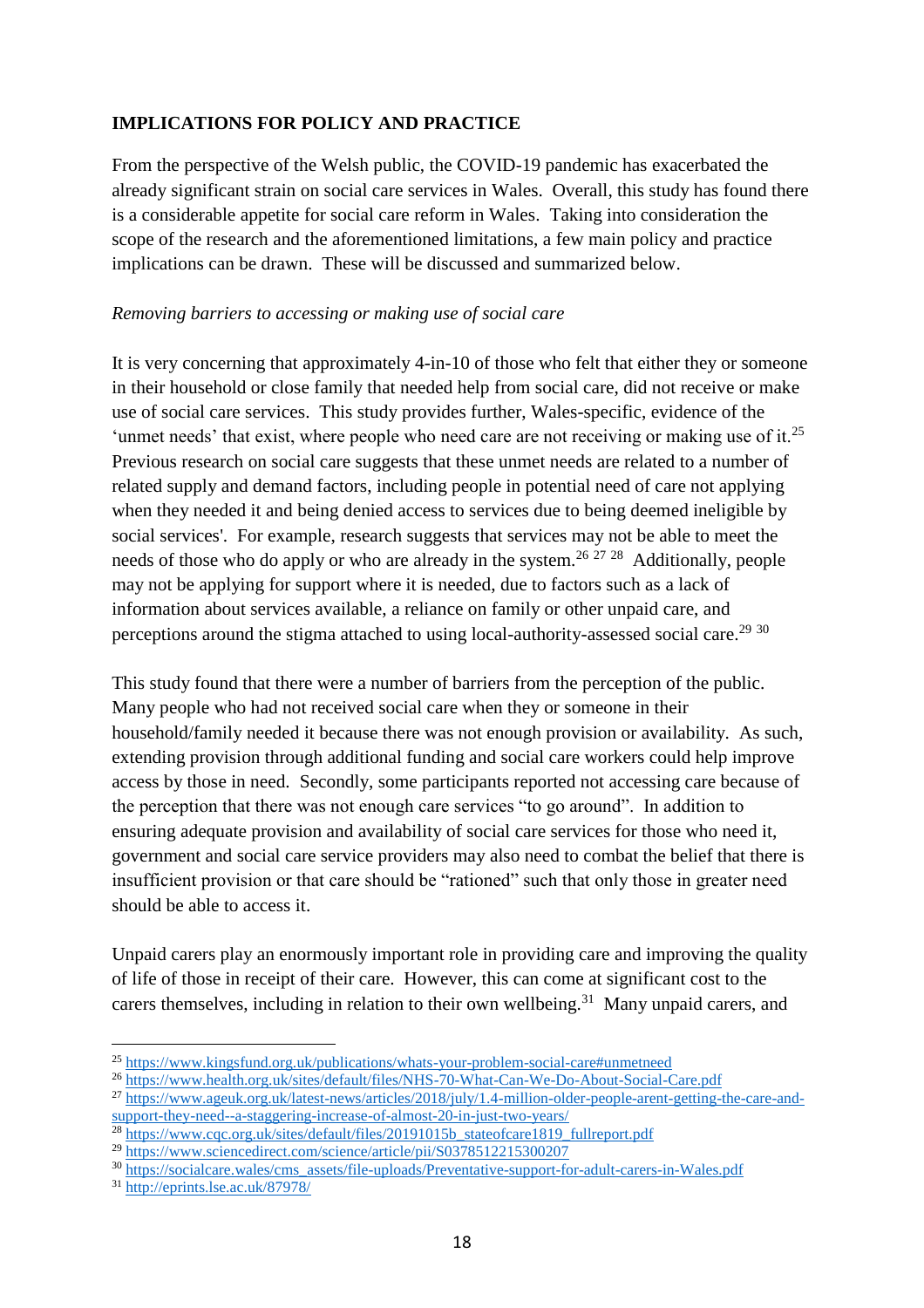those who are receiving their care will understandably choose and prefer have care needs met at home, for example by a family member or close other. However, the challenge for social care services is to ensure that this is indeed a preference, and not out of necessity (real or perceived) as a result of a lack of social care provision. Also, many respondents reported that those in their household or close family who they felt needed care, but didn't make use of it, didn't do so because of a sense of pride – that is, of a negative association of local authorityprovided social care or of going into a care home. The best way to change negative perceptions of social care is to provide social care that feels both more personal and professional. However, simultaneously, efforts can be made by all social care stakeholders, and society in general, to work towards shaping a more positive image of social care, and destigmatising the need for social care, such that those who are in genuine need of it do not feel "too proud" or ashamed of receiving it.

Another common barrier to access was the perceived complexity of the application process. For some this was a deterrent to applying where they felt a genuine need for social care existed. Streaming the application and administrative process and providing additional support for those who would like to apply for, or who receive, social care, but are unsure of various processes involved, would likely reduce the numbers of those who need care, but who are not receiving it.

#### *Responding to the appetite for social care reform*

This study suggests there is a considerable appetite for reform. Overall most respondents in this study felt that reform of social care should be a priority for the UK and Welsh Governments. There has been much dialogue in and outside of health and social care policy circles in Wales, and the UK generally, about the need for social care reform for some time.<sup>32</sup> However, it has also been noted that many key reforms are yet to materialize.<sup>33</sup> This perception, that reform has long been talked about but not yet enacted, was reflected by some participants in this study ("will it ever change?"). As such, irrespective of what it specifically entails, social care reform would be welcomed by a large proportion of the Welsh public – and perhaps particularly by older adults (50+) who either are in receipt of care for themselves or others, or who are perhaps more cognizant of social care due to being of an age they consider more likely to need it in the near future. Future research should seek to include a larger proportion of younger adults (<40 years), including via focus groups, to explore more deeply their views on social care. A broader challenge for social care reform, may be to address the perception that social care is "for the elderly". Although focus group participants argued that health and social care were, or should be, inexorably linked, they also suggested that many people don't really start thinking about it, or don't see it as important "until you need it".

Arguments have been made that health and social care in the UK has been too disjointed and insufficiently integrated.<sup>34</sup> Amongst participants in this study, there was a commonly held view that (because health and social wellbeing are inexorably linked) health and social care services should be better integrated and joined up. As such, the present study suggests that a

 $\overline{a}$ 

<sup>32</sup> [https://www.ijhpm.com/article\\_3790\\_fce0ce70c68441db088b5dda686927f8.pdf](https://www.ijhpm.com/article_3790_fce0ce70c68441db088b5dda686927f8.pdf)

<sup>33</sup> <https://www.kingsfund.org.uk/publications/whats-your-problem-social-care#unmetneed>

<sup>34</sup> https://www.kingsfund.org.uk/publications/whats-your-problem-social-care#unmetneed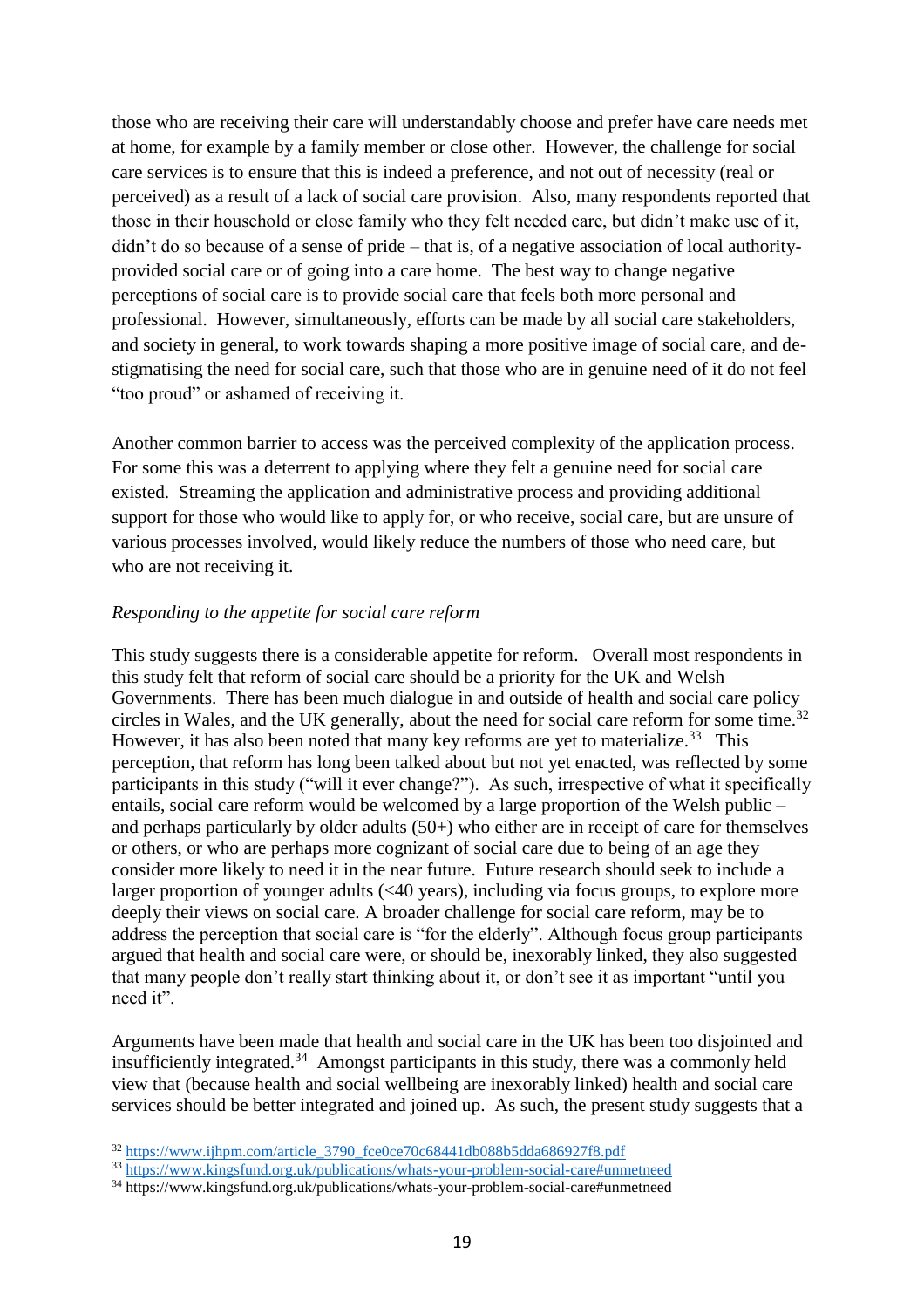critical mass of the Welsh public, and certainly amongst older adults, may support genuine and significant attempts to more fully integrate health and social care in Wales. This would add weight to arguments in favour of achieving the "seamless care" that is yet to be experienced by many in Wales.<sup>35</sup> In terms of the nature of reform, this was explored in the qualitative data, with some arguing for better integration of social care into the existing National Health Service, and others arguing in favour of establishing a National Social Care Service, the care equivalent of the NHS.<sup>36</sup> There was significant support for reducing costs of social care, with many arguing that care should be indirectly funded (through tax, national insurance etc.) and thus free at the point of need. As such, this would add evidence of public support for the impetus or rationale behind a National Care Service in Wales.<sup>37</sup>

### *Improving the pay, working conditions, career pathways and recognition of social care work*

There was considerable support for moves to improve the recognition of social care workers in Wales, including considerable support amongst survey respondents for the idea of them being valued in the same way as NHS employees. Focus groups brought out a more nuanced view, with participants suggesting that although social care work was unlikely to achieve the social status of front-line healthcare workers (who were "in the business of saving lives") there was still a common feeling that social care work played an invaluable role in both freeing up hospital and health care capacity and, crucially, in helping people to attain a better quality of life, lead a more independent life, and reducing or sharing the caring responsibilities of families and unpaid carers.

Social care work in Wales is experiencing a number of challenges related to the recruitment and retention of care staff, including a high turnover of staff.<sup>38</sup> A major cause of the shortage of social care work is its relatively low pay. Average earnings in the social care sector in Wales are approximately £16,900, compared to the national average earnings of £29,200 (per full-time equivalent).<sup>39</sup> Another issue has been the lack of integration of health and social care work and the lack of professional career development opportunities for social care workers (relative to health care workers).<sup>40 41</sup>

Overall, participants felt that social care careers should be transformed – with better pay, better working terms and conditions (including secure, permanent contracts for care staff) and better career development opportunities. Many felt that the best way to raise the status of social care work was to "professionalise" it, for example by adding educational and professional qualifications, coupled with clear career progression opportunities, akin to the ones they argued were available to health care workers.

 $\overline{a}$ 

<sup>35</sup> <https://gov.wales/sites/default/files/publications/2018-01/Review-health-social-care-report-final.pdf>

<sup>36</sup> <https://www.bmj.com/content/365/bmj.l4349.full>

<sup>37</sup> <https://gov.wales/first-step-national-care-service-expert-panel-announced>

<sup>38</sup> [https://gov.wales/sites/default/files/publications/2020-06/welsh-government-response-to-shortage-occupation](https://gov.wales/sites/default/files/publications/2020-06/welsh-government-response-to-shortage-occupation-list.pdf)[list.pdf](https://gov.wales/sites/default/files/publications/2020-06/welsh-government-response-to-shortage-occupation-list.pdf)

<sup>&</sup>lt;sup>39</sup> [https://socialcare.wales/cms\\_assets/file-uploads/The-Economic-Value-of-the-Adult-Social-Care-](https://socialcare.wales/cms_assets/file-uploads/The-Economic-Value-of-the-Adult-Social-Care-Sector_Wales.pdf)[Sector\\_Wales.pdf](https://socialcare.wales/cms_assets/file-uploads/The-Economic-Value-of-the-Adult-Social-Care-Sector_Wales.pdf)

<sup>40</sup> <https://gov.wales/sites/default/files/publications/2018-01/Review-health-social-care-report-final.pdf>

<sup>41</sup> [https://socialcare.wales/cms\\_assets/file-uploads/Workforce-strategy-ENG-March-2021.pdf](https://socialcare.wales/cms_assets/file-uploads/Workforce-strategy-ENG-March-2021.pdf)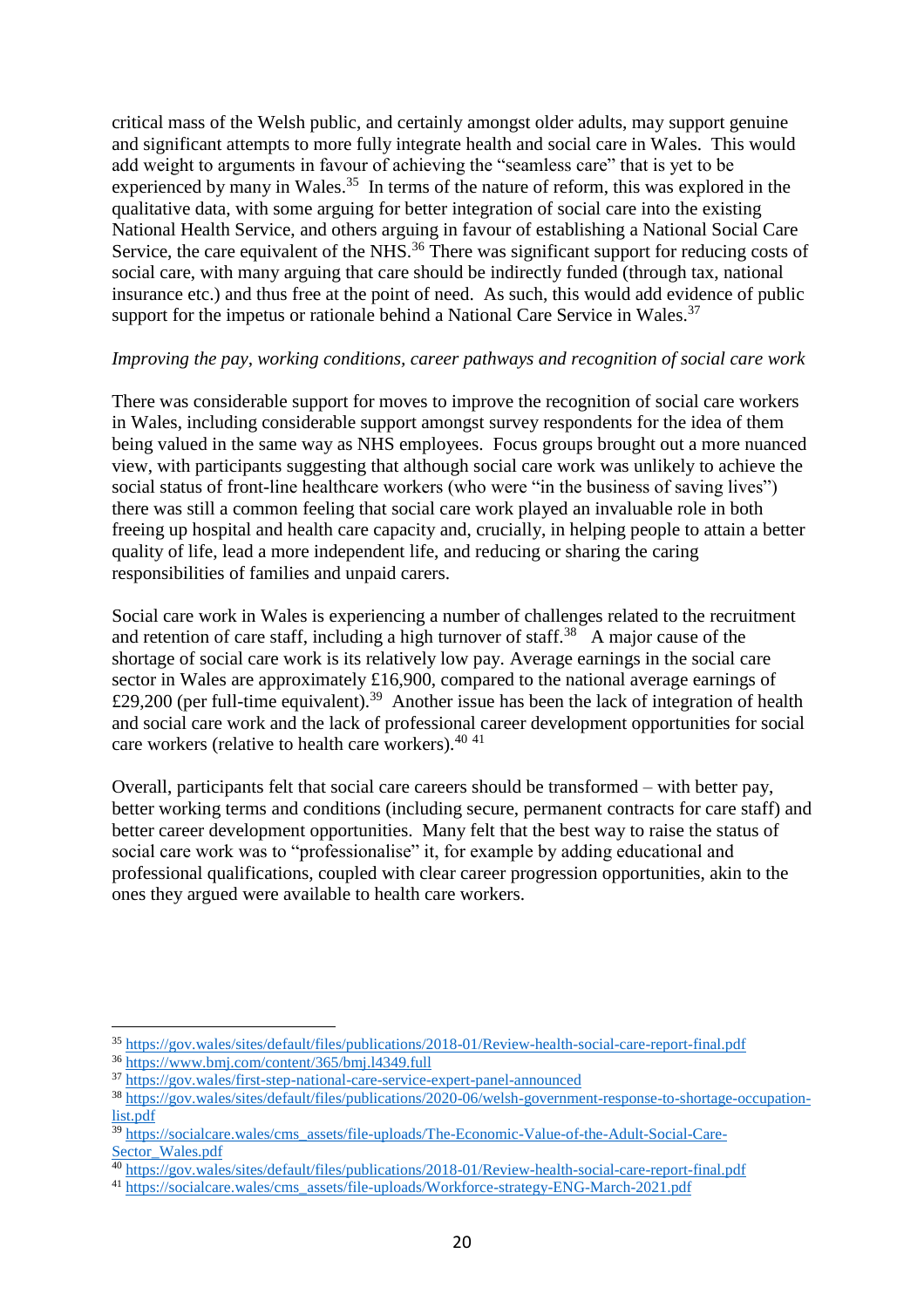## *Mitigating the impact of the pandemic on social care*

The COVID 19 pandemic has contributed to or worsened backlogs in health and social care in Wales.<sup>42</sup> Participants in this study felt that the COVID-19 pandemic had placed a major strain on social care services. This has had impacts on people's willingness to access care, people's ability to receive care, and the perceived quality of care received. Unfortunately, those who have been most in need of social care are also include many of those who are also at highest risk of severe COVID-19 outcomes, including hospitalisation and death for example older adults aged 70+ and/or clinically vulnerable adults including those with certain disabilities. As such, the pandemic may have created a new dilemma for some of those needing social care for themselves or their family: access social care and potentially increase risk of infection or not access social care and potentially experience worsening health or quality of life, and potentially place additional demands on unpaid carers as a substitute. Additionally, some people have not felt they received the social care they needed during the pandemic, for example due to care staff or some services being unavailable in their area at the time or unable to attend due to COVID-19-related restrictions.

As with health care services, a challenge going forward for social care services may be a potential backlog of those needing care who were either unable to access care or receive sufficient care because of Covid-related staff absences and shortages or restrictions, as well as those who did not want to apply or re-apply because they were concerned about infection risk or because they did not want to "bother" services (or felt others were in greater need). As such, services will need to look for ways of engaging, accommodating and supporting those whose care needs may have been postponed or disrupted due to the pandemic.

### **Summary**

Drawing on the experiences and perceptions of participants in this research, the following implications can be drawn to inform policy and practice around the issue of social care reform:

- (1) *Social care policymakers and providers need to understand and address the reasons behind why people who might need social care are either not able or willing to access it* (roughly 4-in-10 in this study). Particular attention can be paid to:
	- a. Widening and clarifying eligibility criteria for social care. Increasing provision such that all those in need of social care are able to receive it.
	- b. Working to reduce the time delay between application and receipt of social care services.
	- c. Simplifying the application and administrative processes for those in need of social care.
- (2) *Making social care reform a priority in Wales*. Particular attention can be paid to:
	- a. Reducing, or where possible removing, costs of social care services for people.
	- b. Ensuring a more integrated, "joined-up" health and social care system.

 $\overline{a}$ <sup>42</sup> [https://www.bevancommission.org/publications/doing-things-differently-tackling-the-backlog-in-the](https://www.bevancommission.org/publications/doing-things-differently-tackling-the-backlog-in-the-aftermath-of-covid-19/)[aftermath-of-covid-19/](https://www.bevancommission.org/publications/doing-things-differently-tackling-the-backlog-in-the-aftermath-of-covid-19/)